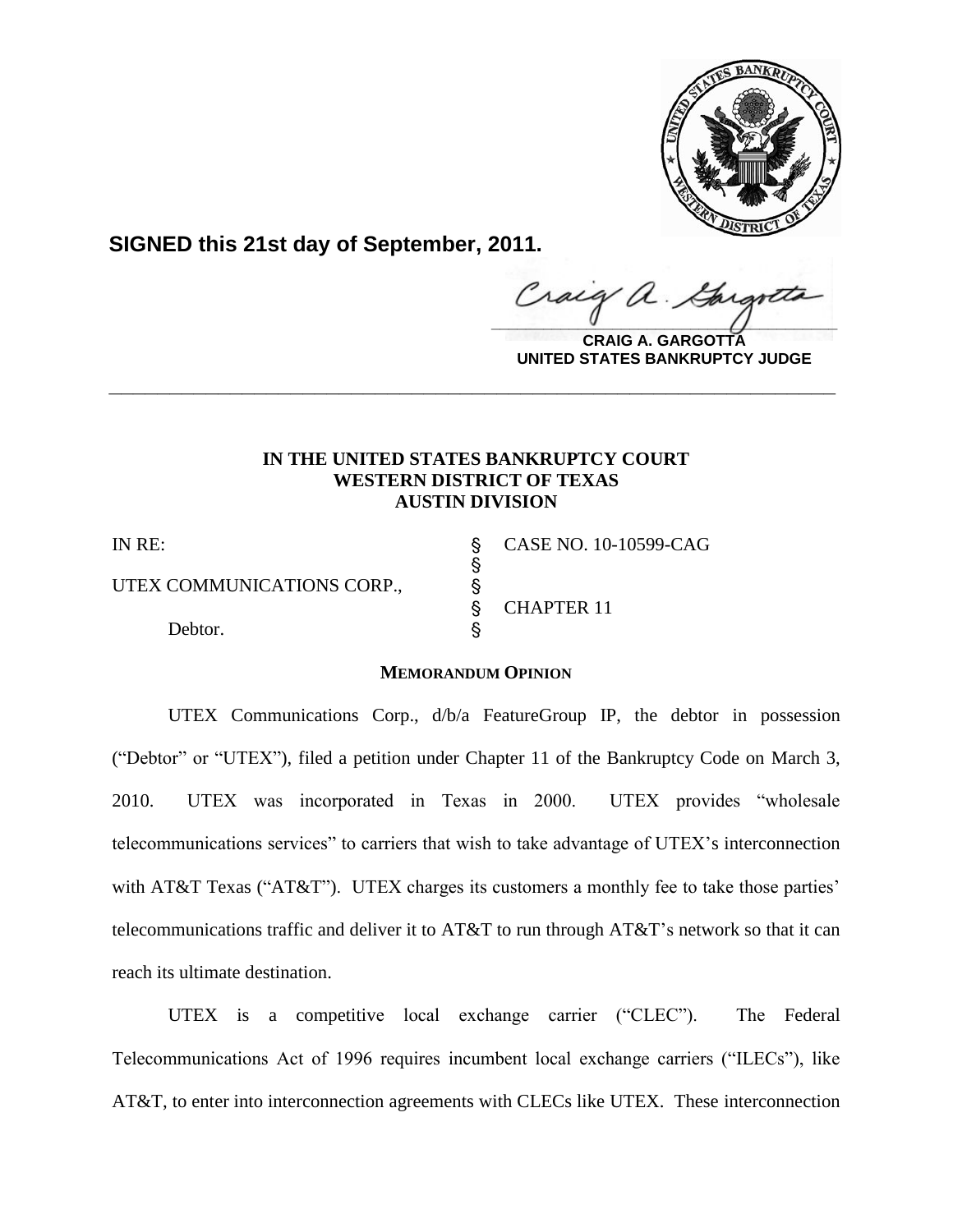agreements ("ICA") establish terms and conditions on which ILECs provide their competitors with, among other things, interconnection and other telecommunication services on a wholesale basis. In August 2000, AT&T and UTEX entered into an ICA setting forth the terms, conditions, and prices under which AT&T agreed to provide UTEX with (a) the ability to purchase on a wholesale basis all of AT&T's telecommunications services for resale to end users on a retail basis, (b) "Unbundled Network Elements," (c) "Ancillary Functions", and (d) "Interconnection" services.

AT&T and UTEX have been litigating for many years in various federal courts and before the Public Utility Commission of Texas. On June 1, 2009, the Public Utility Commission of Texas entered a \$3.77 million arbitration award in favor of AT&T, which UTEX has appealed ("PUC Docket No. 33323").

On July 2, 2010, AT&T filed a Proof of Claim in the amount of \$9,570,642.76 (Claim No. 15) on account of pre-petition amounts owed by UTEX under the ICA based on the amount of the Arbitration Award in docket no. 33323 plus those charges incurred subsequent to the award. On September 28, 2010, UTEX filed its Objection to Claim of Southwestern Bell Telephone Company d/b/a AT&T Texas (docket no. 162). On October 25, 2010, AT&T filed its Response to UTEX Telecommunications Corp.'s Objection to Claim of Southwestern Bell Telephone Company d/b/a AT&T Texas (docket no. 167). On August 20, 2010, AT&T filed its Motion (A) For Allowance and Immediate Payment of Administrative Claims and (B) For Entry of An Order Compelling the Debtor to Immediately Assume or Reject the Interconnection Agreement with the Debtor and (C) For Relief From the Automatic Stay so that AT&T Texas May Suspend or Terminate the Interconnection Agreement (docket no. 148). In their motion, AT&T alleges that UTEX owed AT&T \$102,000 for post-petition services as of the date they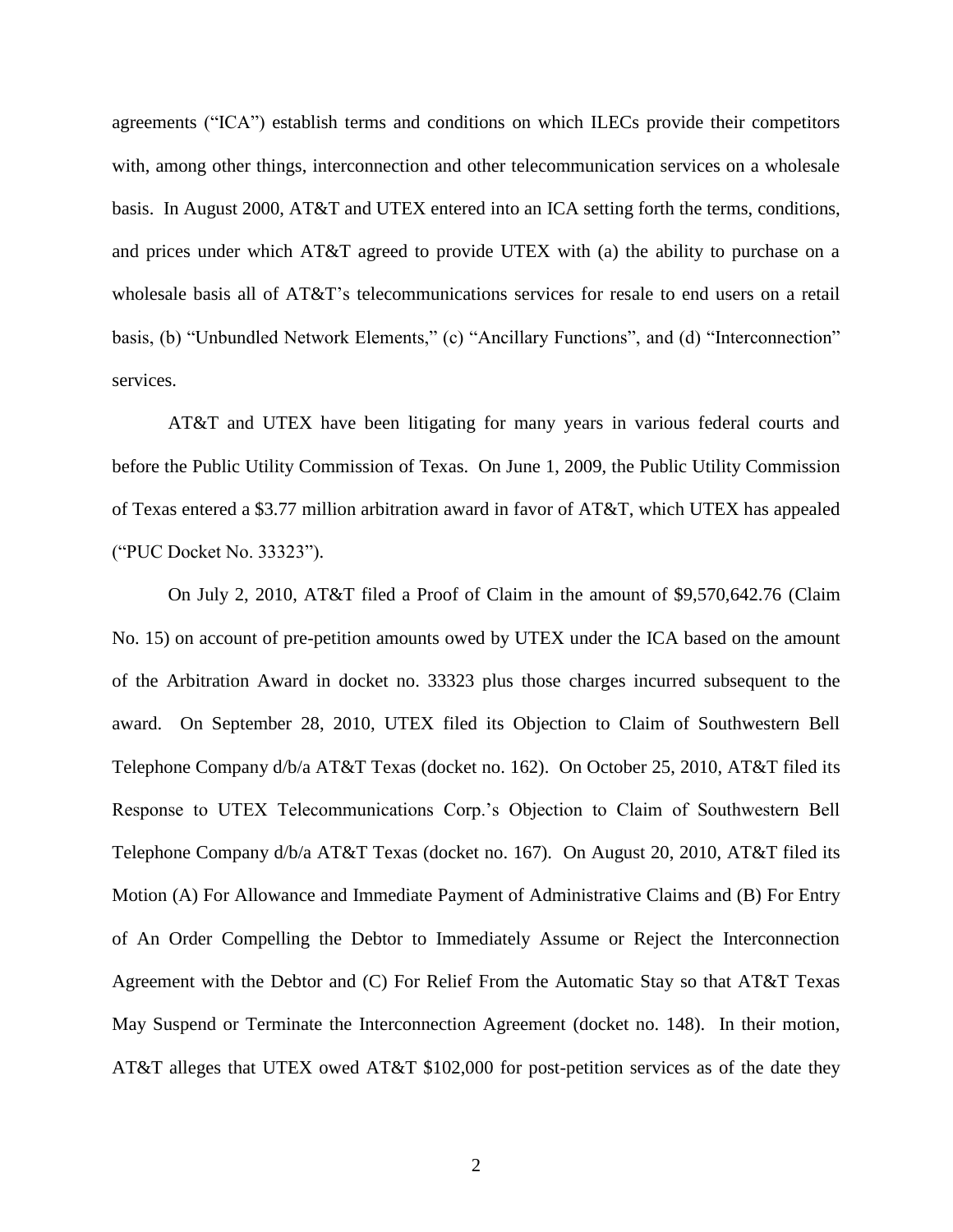filed the motion. At the time AT&T filed their Motion for Summary Judgment, AT&T alleged that figure grew to \$162,020.79. UTEX filed its objection to AT&T's claim on September 28, 2010 (docket no. 163).

On January 10, 2011, both parties filed competing motions for summary judgment. In its motion for summary judgment, UTEX seeks to deny AT&T's claim for pre- and post-petition services and to compel discovery and an evidentiary hearing on the amounts due under the terms of the ICA (docket no. 187). AT&T, in its motion for summary judgment, requests that the Court allow its claims in the amounts filed and direct immediate payment of all outstanding postpetition invoices, in addition to terminating the automatic stay to allow AT&T to terminate or suspend the ICA (docket no. 188). The Court held a hearing on the competing motions for summary judgment on March 29,  $2011<sup>1</sup>$ 

The Court has jurisdiction over this matter pursuant to 28 U.S.C. §§ 157 and 1334. This matter is a core proceeding pursuant to 28 U.S.C. § 157(b)(2)(A), (B), (C), and (G) on which this Court can enter a final judgment. This matter is referred to the Court under the District's Standing Order of Reference. Venue is proper under 28 U.S.C. §§ 1408 and 1409. The following represents the Court's findings of fact and conclusions of law made pursuant to Federal Rules of Bankruptcy Procedure 7052 and 9014.

#### **BACKGROUND OF DEBTOR**

## A. The Debtor's Business

 $\overline{a}$ 

UTEX was incorporated in Texas in 2000. UTEX is a competitive local exchange carrier that provides local broadband transport communications services as well as voice origination, termination, and e-911 services to voice over internet protocol ("VOIP") and internet service

 $<sup>1</sup>$  After the Court took the related matters under advisement, the parties filed a number of briefs and further replies.</sup> See docket nos. 199, 200, 201, 213, 224, 231, 241, 243, and 244. The Court has considered and reviewed these pleadings in issuing this Memorandum Opinion.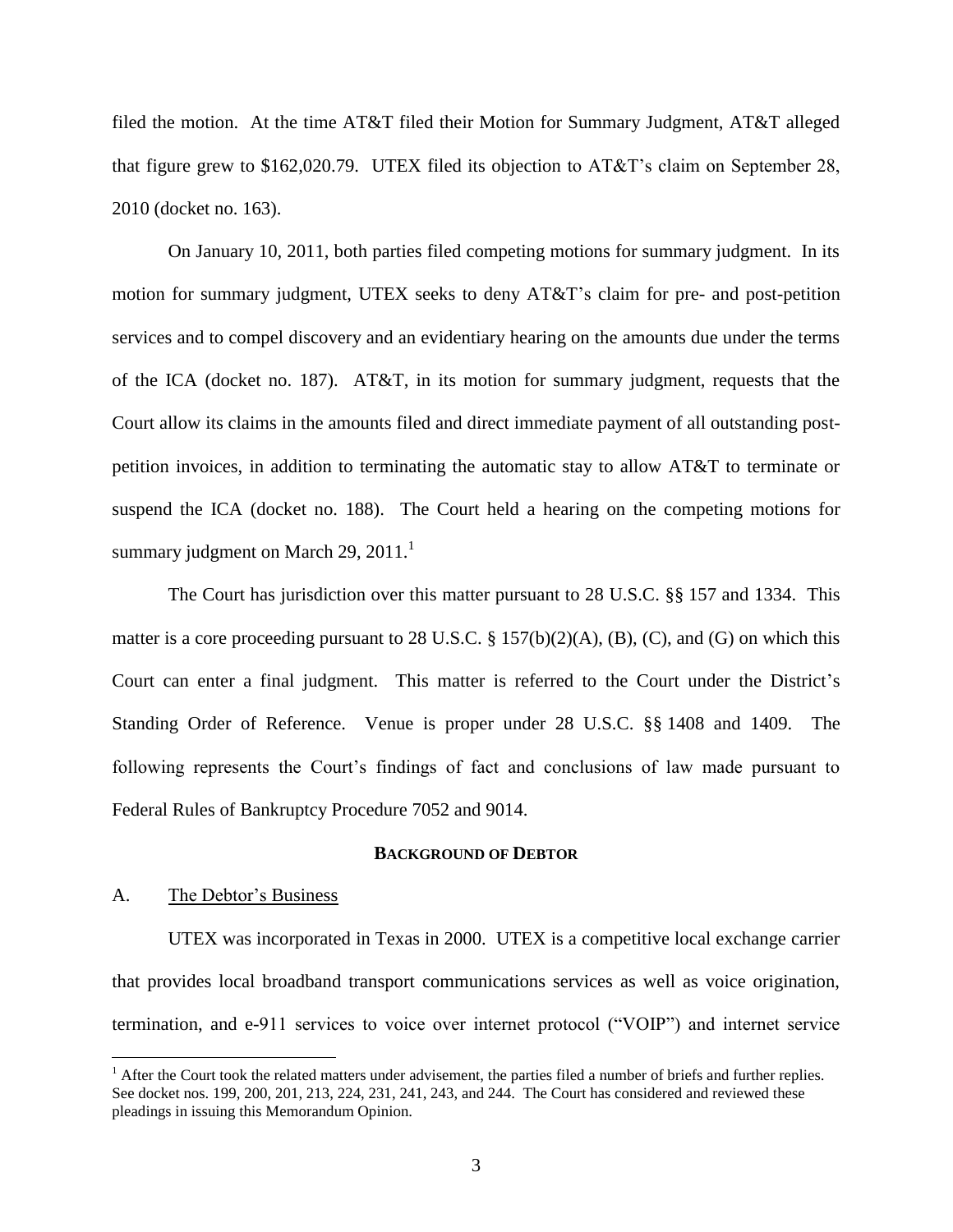providers ("ISP") (docket no. 7). Essentially, UTEX uses broadband internet connectivity to connect VOIPs and ISPs throughout the state of Texas. UTEX, in addition to several other entities, is a subsidiary of Worldcall, Inc., a Texas corporation ("Worldcall"). *Id.* Although UTEX registered as a CLEC with the Public Utility Commission of Texas ( $"PUC"$ ) in 2000, UTEX does not operate as a typical CLEC that competes with AT&T by primarily providing local telecommunication services to retail end-users in Texas. Instead, UTEX provides "wholesale telecommunications services" to carriers that wish to take advantage of UTEX's interconnection with AT&T. UTEX charges its customers a monthly fee to take those parties' telecommunications traffic and deliver it to AT&T to run through AT&T's network so that it can reach its ultimate destination.

### B. The PUC Matters

The following is taken primarily from the procedural history sections of the Orders of the PUC.

#### 1. Docket 26381

The ICA went into effect on September 27, 2000, when it was approved by the PUC (docket no. 199, p. 6; "PUC Docket No. 22949"). The primary term expired on January 22, 2001, and AT&T provided a timely Non-Renewal notice, indicating that AT&T intended to terminate the ICA (docket no. 187, p. 8). Since that time the ICA has operated under "evergreen" status pending development of a new ICA. *Id.* PUC Docket No. 26381 involves an arbitration between UTEX and AT&T regarding the formation of a new ICA (docket no. 188, pg. 13).

UTEX filed its petition to arbitrate an ICA with AT&T on July 31, 2002, and AT&T filed its response on August 26, 2002 (docket no. 199, Ex. 1, p. 2). UTEX filed its amended petition

4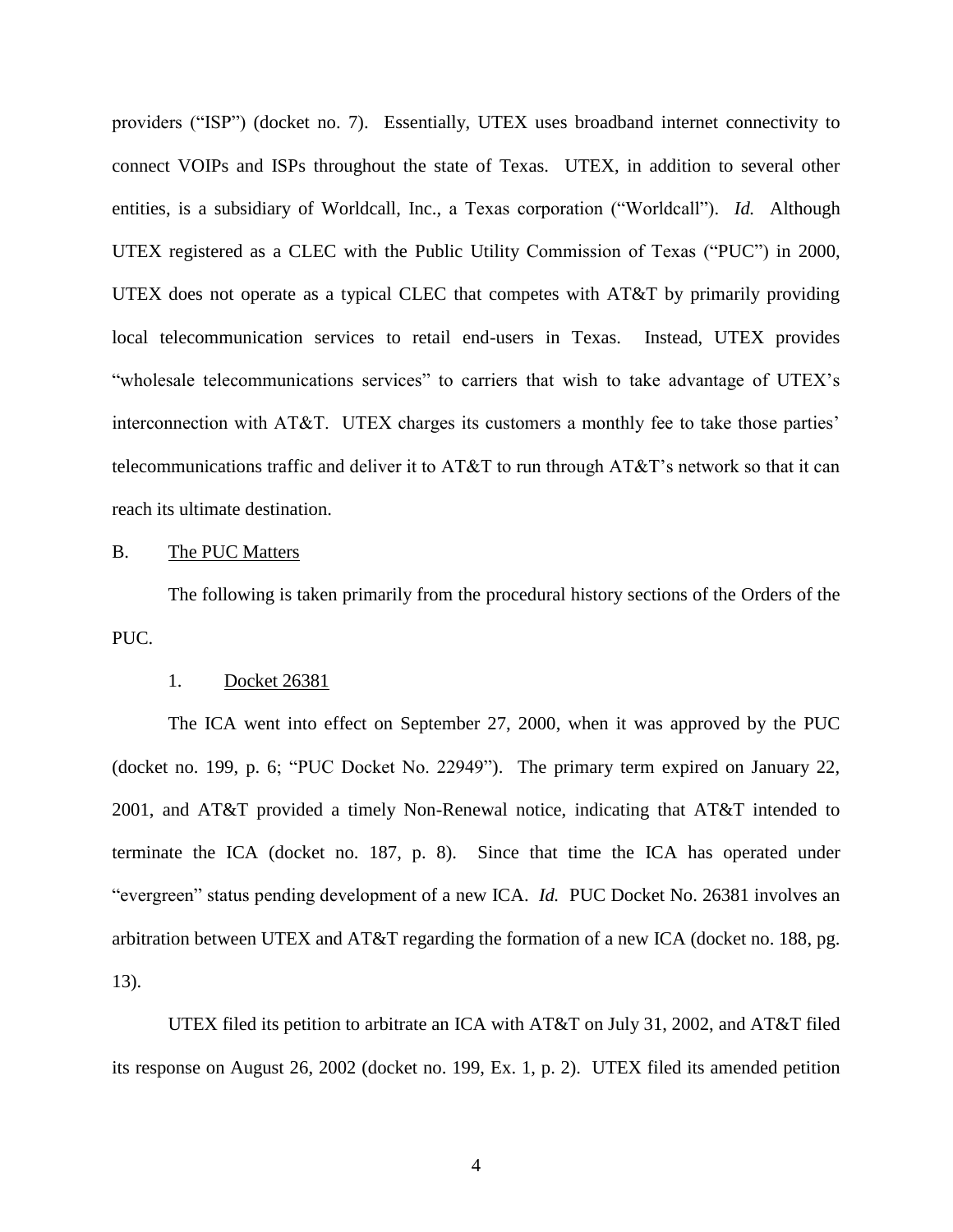for arbitration on February 6, 2003, and AT&T filed its response on March 4, 2003. *Id.* UTEX filed its second amended petition on February 17, 2005, and AT&T filed its response on March 14, 2005. *Id*. The PUC issued an order abating this docket on June 22, 2006. *Id.* In 2009, UTEX filed a petition for preemption with the Federal Communications Commission ("FCC"). *Id.* On October 9, 2009, the FCC denied the petition for preemption, but indicated in the order that a new petition for preemption would be considered if the PUC failed to act on the dispute within nine months. *Id.* UTEX filed its motion to lift the abatement in the docket on November 17, 2009. *Id*. The Arbitrators issued an order on December 22, 2009, requiring the parties to file a joint decision-point list ("DPL") setting out the issues in dispute and proposed ICA language by January 29, 2010. *Id.* The Arbitrators convened a prehearing conference on January 15, 2010. *Id.*

Numerous disagreements arose between the parties, and they were unable to file the joint DPL and ICA language by the deadline imposed by the Arbitrators. *Id.* at 3. In Order No. 27, the Arbitrators outlined the scope of the issues in the proceeding, based on the Federal Telecommunications Act of 1996 (the "FTA"). *Id.* Order No. 24 directed the parties to use the Interconnection Agreement between Southwestern Bell Telephone Company and UTEX Communications Corp., set out in the UTEX petition as the baseline ICA for the DPL and ICA submissions. *Id*. This order also permitted the parties to update their submission to include the current state of negotiations between the parties and reflect any changes in law since the petition and response were filed. *Id.* In Order No. 30, in response to motions to strike portions of the DPL and ICA language, the Arbitrators struck a number of proposed ICA provisions because they were not based on the ICA set out in the petition and were not warranted by changes in law. *Id.*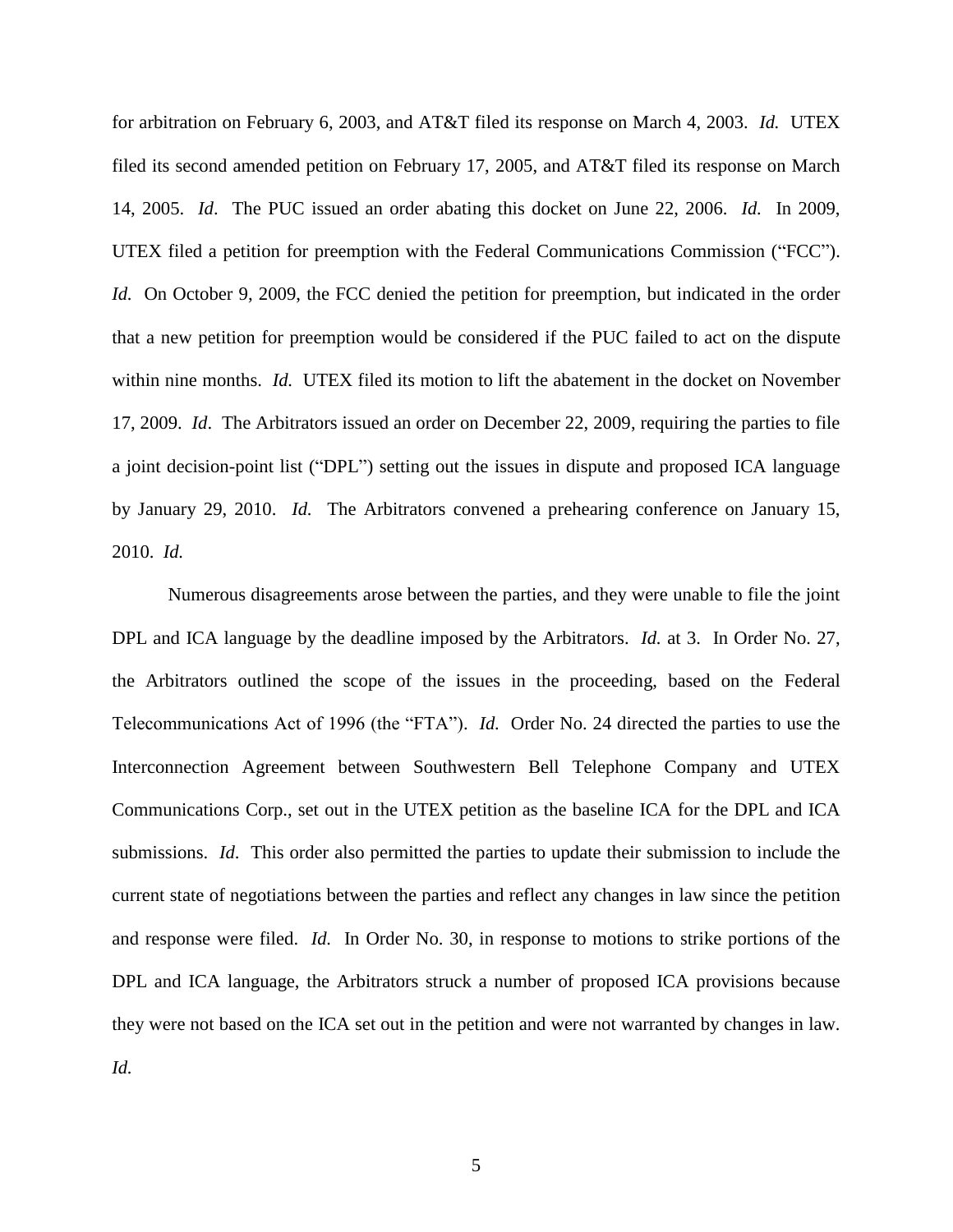The parties eventually filed a joint proposal regarding the scope of the DPL and ICA on March 29, 2010. *Id*. The parties filed direct testimony on March 29, 2010, and filed rebuttal testimony on April 7, 2010. *Id*. The Arbitrators convened a hearing on the merits on April 13– 15, 2010. *Id*. The parties filed initial briefs on April 27, 2010, and filed reply briefs on May 7, 2010. *Id.* The Arbitrators issued the Proposal for Award ("PFA") on September 23, 2010. *Id.* The parties filed exceptions to the PFA on October 7, 2010, and replies to exceptions on October 19, 2010. *Id.*

The Arbitration Award was issued by the PUC on January 27, 2011. *Id.* at 159. UTEX and  $AT&T$  made a joint "conforming" filing on March 24, 2011 (docket no. 241). On April 14, 2011, the Commission issued an Order Extending Time to Act and Remanding Case. *Id.*

# 2. Docket 33323 and the Order on Reconsideration

#### a. Docket 33323

Docket 33323 before the PUC concerned interconnection charges billed by AT&T through September 2007 (docket no. 187, p. 5).

On November 15, 2005, UTEX filed with the PUC a complaint, request for expedited ruling, request for interim ruling, and request for emergency action regarding disputes with AT&T (then known as Southwestern Bell Telephone, L.P. d/b/a SBC Texas) (docket no. 188, ex. B, p. 4). That proceeding was assigned Docket No. 32041. *Id.* On November 22, 2005, AT&T filed a response to UTEX's complaint, which included a motion to dismiss for insufficiency and a motion to dismiss for lack of jurisdiction, arguing that the interim and expedited relief sought by UTEX should be denied. *Id.*

On December 19, 2005, Order No. 3 partially dismissed UTEX's claims, ruled on UTEX's request for interim relief, and required UTEX to file an amended complaint. *Id.* On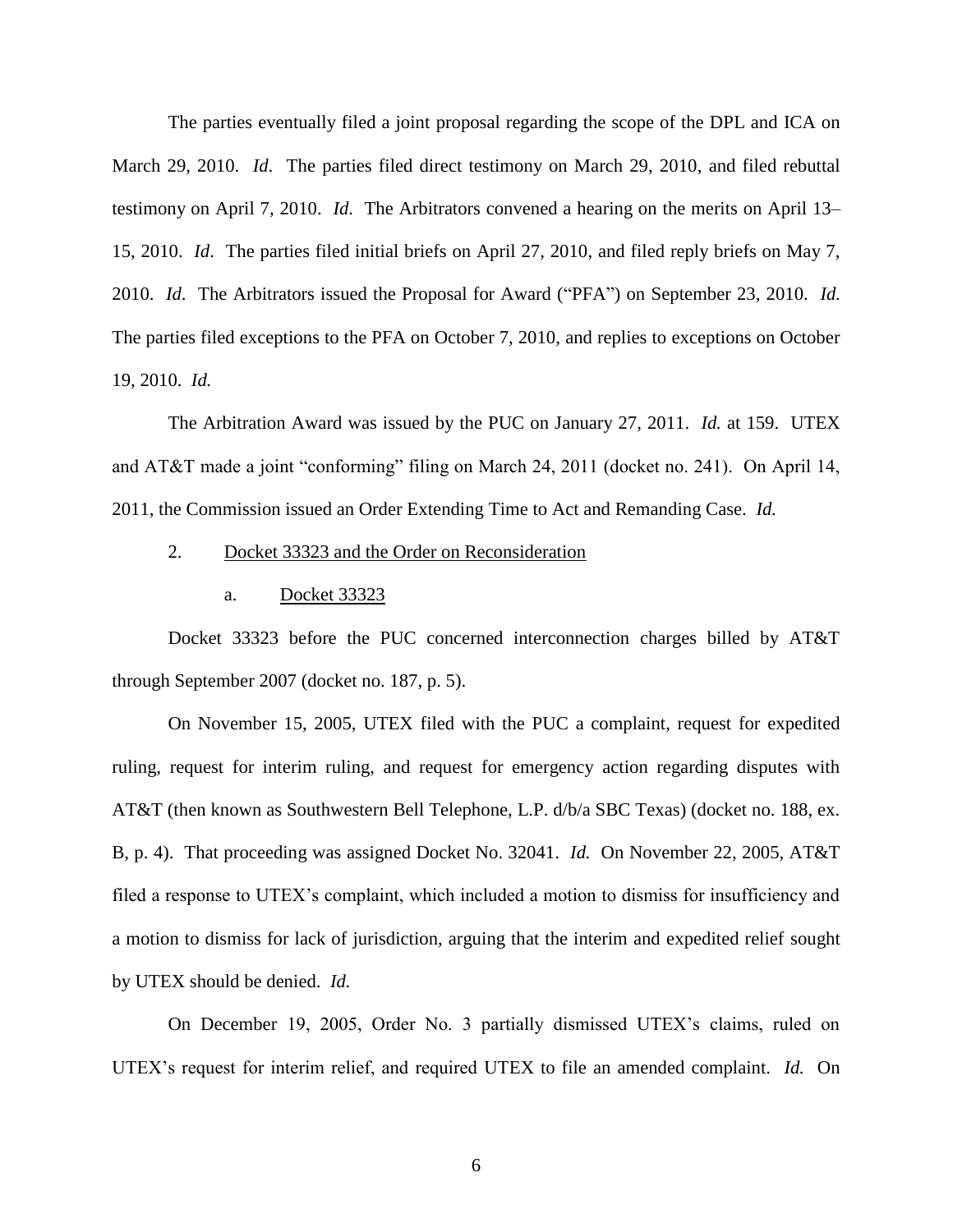February 8, 2006, UTEX filed its First Amended Complaint and Request for Expedited Ruling. *Id.* On February 14, 2006, AT&T filed a response to UTEX's February 8th filing seeking dismissal of the complaint for insufficiency and requesting UTEX's request for relief be denied. *Id.* at 4–5. On September 1, 2006, Order No. 4 denied AT&T's motion for dismissal. *Id.* at 5.

On October 30, 2006, Order No. 7 in Docket No. 32041 (which corresponds to Order No. 3 in Docket No. 33323) consolidated Docket Nos. 33323 and 32401. *Id.* That same day, AT&T filed a petition under the FTA for post-interconnection dispute resolution with UTEX relating to billing disputes between UTEX and AT&T. *Id.*

On November 16, 2006, the Arbitrators ruled in Order No. 4 that the ICA does not support UTEX's attempts to invoice AT&T for performance breaches alleged under Attachment 17 of the ICA*. Id.* On November 29, 2006, Order No. 6 clarified that Order No. 4: (1) did not define CPN; (2) did not address the "where available" exception of Attachment 12; (3) did not define what constitutes a "call passed without CPN," and (4) did not address the process to be used in assessing inter-LATA toll charges on calls passed without CPN. *Id.*

On April 13, 2007, Order No. 18 denied UTEX's motions for summary decisions as well as AT&T's motion to dismiss and motion to dismiss with prejudice. *Id.*

On May 5, 2007, Order No. 21 required the parties to re-submit their DPL by May 21, 2007, and stated that the Arbitrators would create their own DPL in the absence of a suitable DPL filed by the parties*. Id.* On July 7, 2007, Order No. 26 memorialized the Arbitrators' final DPL developed from the parties' various individual DPL filings up to that date*. Id.* On August 3, 2007, UTEX responded to Order No. 26 that UTEX claimed it had not affirmatively proposed. *Id.*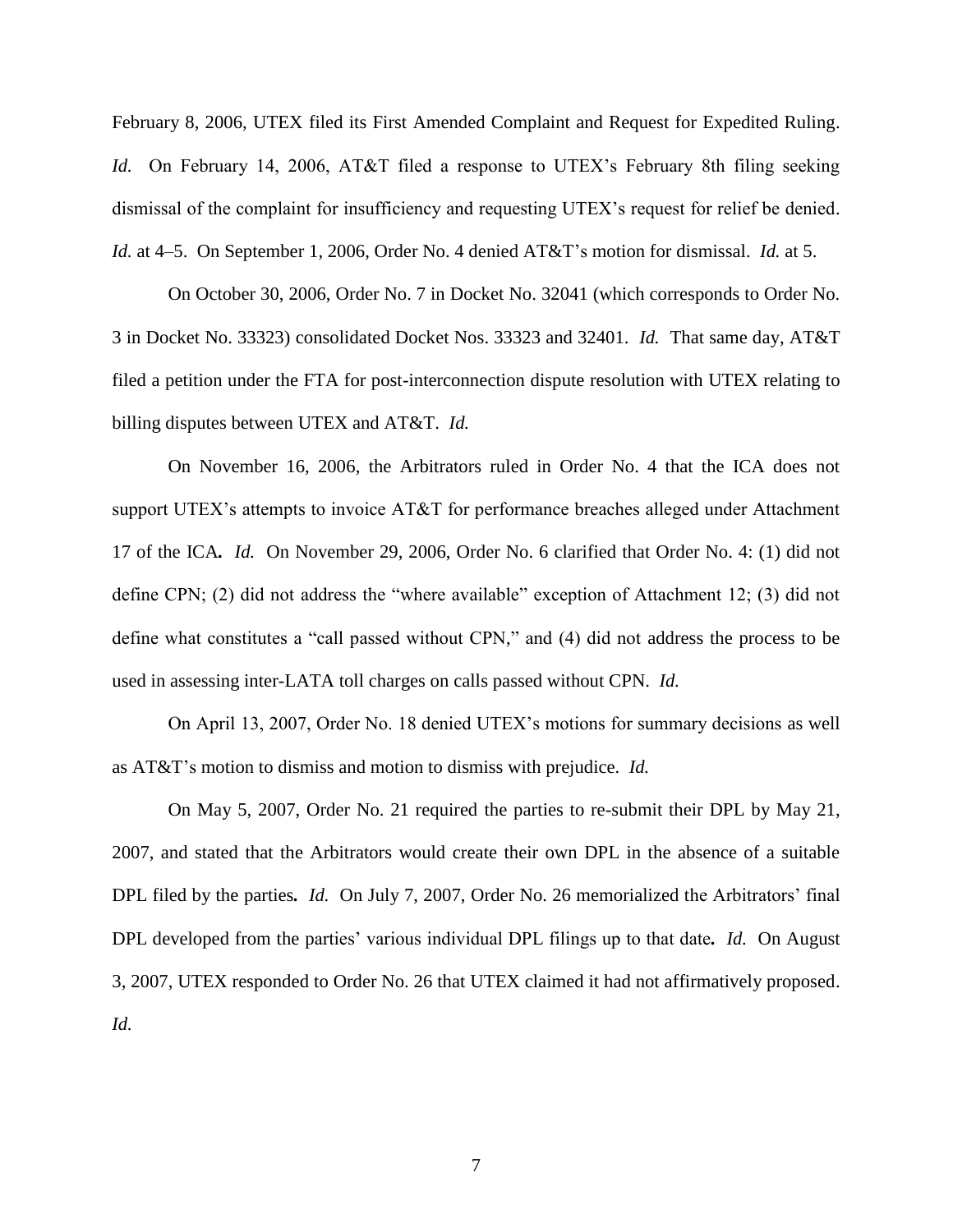On August 14, 2007, Order No. 31 memorialized the procedural schedule, the final DPL, and established guidelines for the prehearing conference on August 15, 2007. *Id.* at 6

On August 20, 2007, Order No. 32 granted UTEX's requested interim relief by preserving the status quo business relationship between UTEX and AT&T until an entry of final order in this matter was adopted and issued by the PUC to reconsider Order No. 32*. Id.* On November 27, 2007, AT&T filed a letter expressing its willingness to defer consideration of the appeal of Order No. 32*. Id.* On December 11, 2007, the PUC issued an order indefinitely extending the time for ruling on AT&T's appeal of Order No. 32. *Id.*

The parties filed direct testimony on October 15, 2007, and rebuttal testimony on October 29, 2007*. Id.* The Arbitrators conducted a hearing on the merits on November 7–9, 2007*. Id.*  The parties filed their initial post-hearing briefs on December 21, 2007*, and* their reply briefs on January 22, 2008. *Id.*

The PUC issued an arbitration award on June 1, 2009. *Id.* at 142. The PUC issued an Order on Arbitration Award on October 2, 2009 (docket no. 188, ex. C, p. 5).

#### b. Order on Reconsideration of Order on Award (February 12, 2010)

On October 16, 2009, UTEX filed a motion for clarification directed at both the June 2009 arbitration award and the PUC's order approving that award (docket no. 188, ex. G, p. 4). On October 22, 2009, UTEX filed a motion for reconsideration of the arbitration award (docket no. 188, ex. E) and an additional motion for clarification (docket no. 188, ex. F).

On February 12, 2010, the PUC issued an Order on Reconsideration of Arbitration Award (docket no. 188, ex. G) (hereinafter "Order on Reconsideration"). In the Order on Reconsideration, the PUC affirmed the arbitration award in all respects but one relating to § 1.4.1 of Attachment 12 of the parties' ICA dealing with an Enhanced Service Provider ("ESP")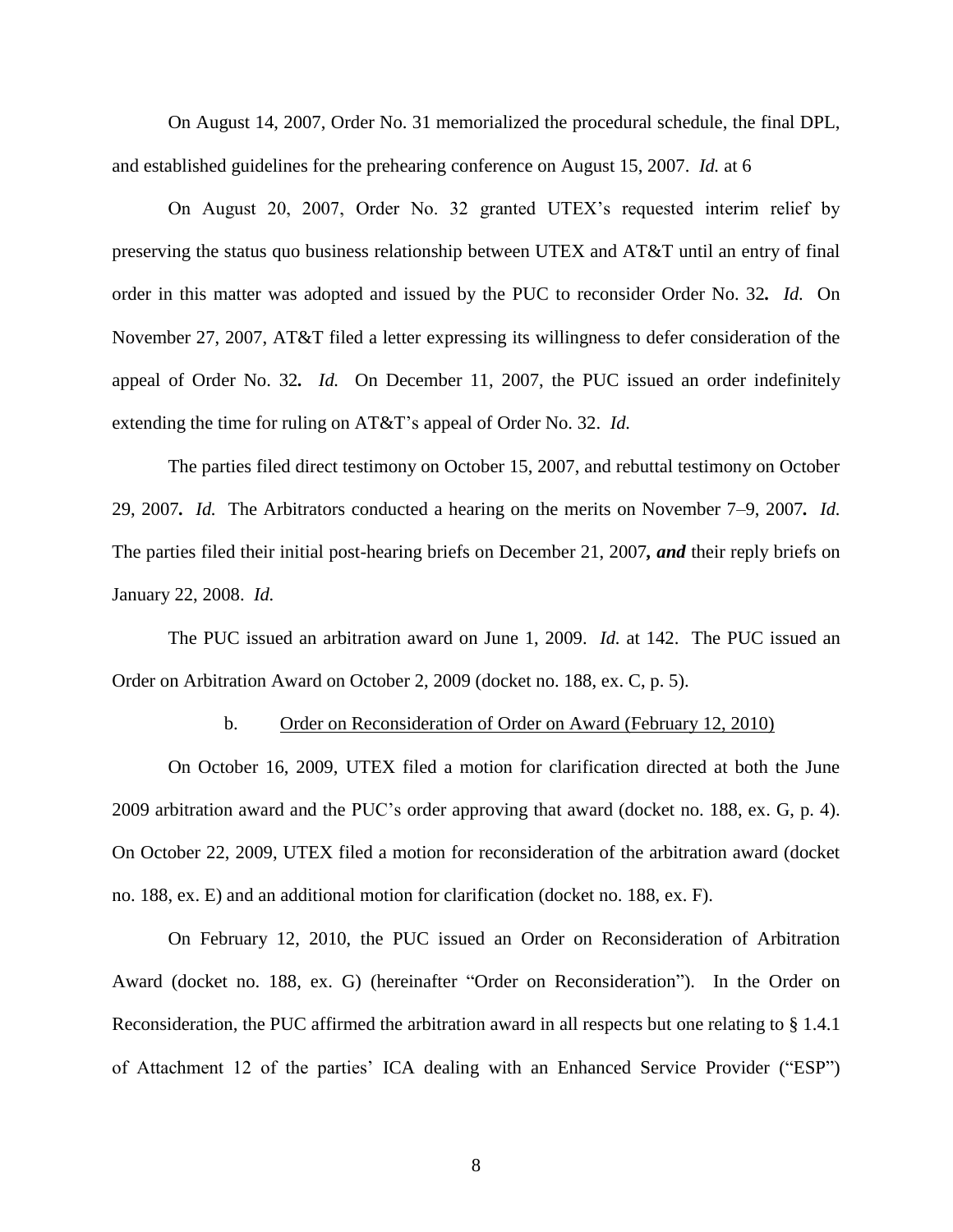exemption provision. *Id.* at 1. On March 3, 2010, UTEX filed a Motion for Reconsideration of Order on Reconsideration of Arbitration Award (docket no. 188, ex. H). On May 14, 2010, the PUC issued an Order Denying Motion for Reconsideration (docket no. 188, ex. I).

On November 12, 2010, UTEX filed an appeal of the PUC's decision in Docket 33323 to the U.S. District Court for the Western District of Texas (docket no. 187, p. 32). To the best of this Court's understanding, the appeal is presently still pending before the District Court.

# **UTEX'S OBJECTION TO CLAIM OF SOUTHWESTERN BELL TELEPHONE COMPANY D/B/A AT&T TEXAS**

AT&T submitted its claim for \$9,570,642.76 on July 2, 2010. AT&T alleges that its claim stems from the approximately \$3.77 million awarded by the PUC in Docket 33323 for AT&T's bills through September 2007, and the remainder of the claim is for amounts due on account of service charges and interest owed under the ICA through the date of filing the proof of claim.

On August 20, 2011, UTEX filed its Objection to Claim (docket no. 162). UTEX objects to AT&T's claim on several grounds:

1. UTEX argues that AT&T's claim lacks sufficient documentation under FED. R. BANKR. P. 3001(c).

2. AT&T failed to provide sufficient information in order for Debtor to determine the amount of the claim or its validity.

3. UTEX argues that while AT&T's claim is based on Docket 33323, UTEX "firmly" believes the decision is fatally infected by multiple reversible errors of law and is arbitrary and capricious on many points.‖ *Id.* 

4. UTEX argues that even if it is incorrect regarding the appeal of Docket 33323, Section 4.3 of the General Terms and Conditions of the parties' ICA will operate to extinguish

9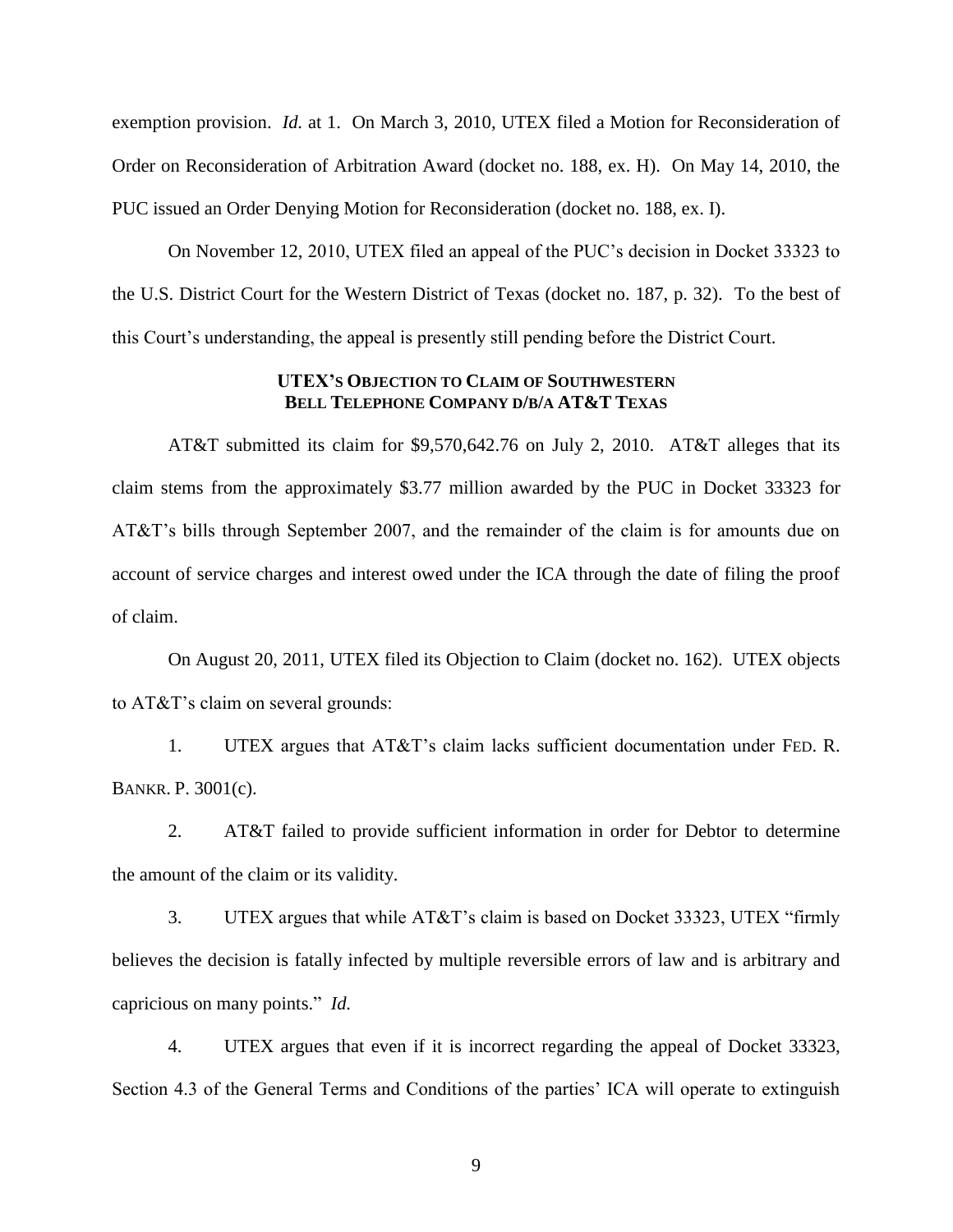AT&T's claim. UTEX argues Section 4.3 "expressly limits [its]liability to only certain fiscal obligations, and amounts putatively owed for ‗Interconnection' and ‗intercarrier compensation' for traffic exchange is not a listed category". *Id.* 

5. UTEX argues that AT&T has changed its method of calculating the amounts owed for all usage after September 2007, which was the end date of the usage and charges that gave rise to the finding in Docket 33323. UTEX acknowledges that they "cannot discern whether the precise changes for usage after September 2007 are consistent with and fully implement the PUC majority's decision in the Order on Reconsideration of Order on Award (February 12, 2010)," which UTEX alleges overruled the original Arbitrator's legal analysis and resolution of facts.

6. UTEX asserts that the PUC's decision in the Order on Reconsideration of Order on Award (February 12, 2010) in fact requires a different method of classifying traffic and therefore the amounts that are due for all usage after September 2010.

7. UTEX argues the claim should be disallowed because UTEX is entitled to an offset from AT&T that is "far larger than the amount set out in the Claim." *Id.* 

On October 25, 2010, AT&T filed its Response to Debtor's Objections (docket no. 167). In their response, AT&T argues first that UTEX has failed to rebut the *prima facie* validity of AT&T's proof of claim. Second, AT&T argues that UTEX's stated intent to appeal the PUC's ruling does not affect the *res judicata* and collateral estoppel effect given to the Arbitration Award. Third, in disputing UTEX's arguments related to Section 4.3 of the current ICA, AT&T argues that amounts due from UTEX under the current ICA cannot be involuntarily waived by a replacement agreement that does not yet exist. Fourth, AT&T asserts that they have not changed their method for calculating charges due under the ICA and that UTEX lacks any factual support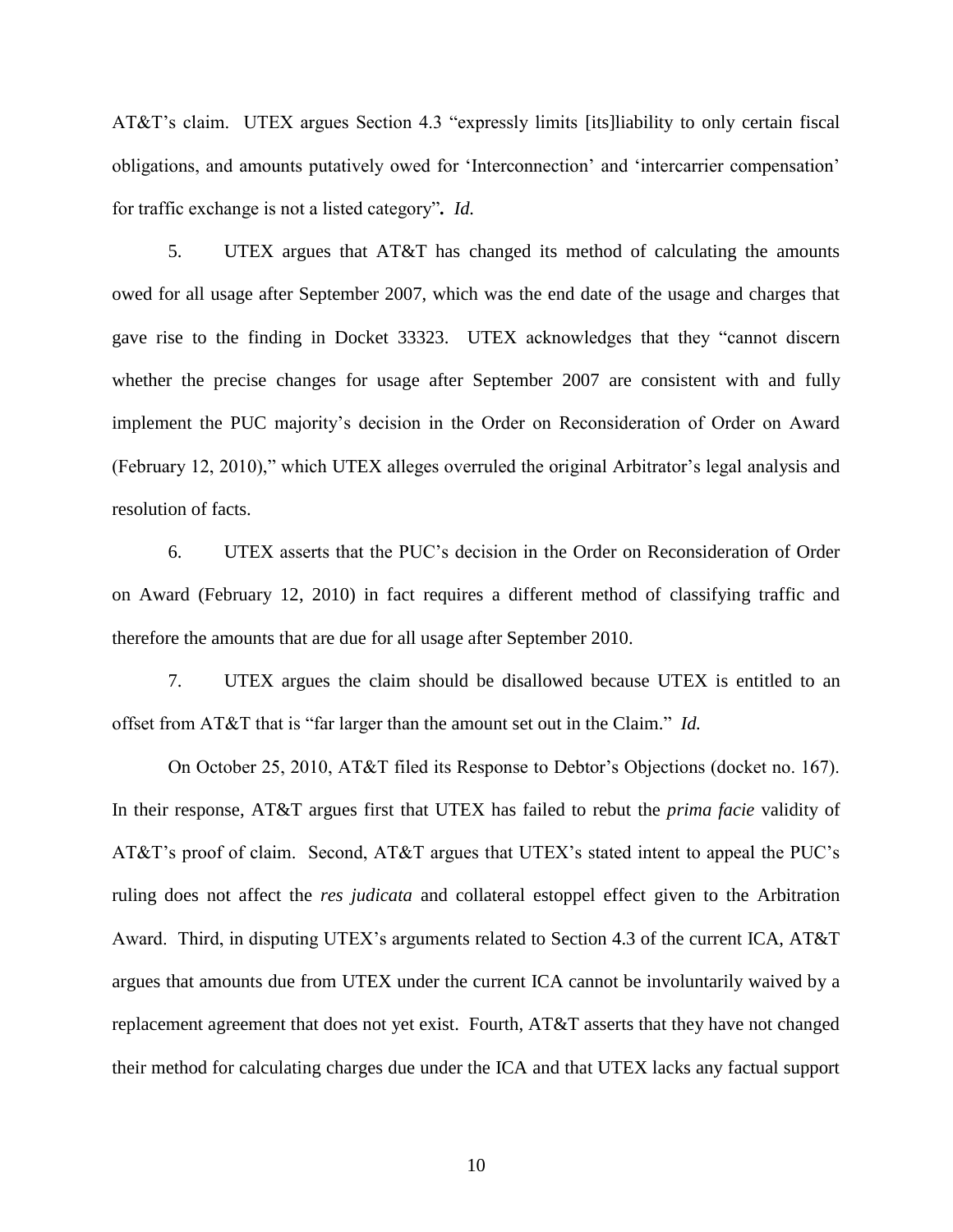to back this up. Fifth, AT&T disputes UTEX's assertion that the PUC's Order on Reconsideration required AT&T to change its calculation of access charges due under the ICA. AT&T argues that the Order on Reconsideration only recognized that some of UTEX's customers are ESPs, but still held that this did not change the method for AT&T to calculate their bills. Six, AT&T disputes UTEX's alleged claims for setoff. Seventh, AT&T alleges that UTEX is merely attempting to relitigate Docket 33323 in this Court.

### **AT&T'S MOTION FOR ADMINISTRATIVE CLAIMS**

On August 20, 2010, AT&T filed its Motion (A) For Allowance and Immediate Payment of Administrative Claims and (B) For Entry of An Order Compelling the Debtor to Immediately Assume or Reject the Interconnection Agreement with the Debtor and (C) For Relief From the Automatic Stay so that AT&T Texas May Suspend or Terminate the Interconnection Agreement (docket no. 148). In that motion, AT&T states that since UTEX filed its bankruptcy case, the it has failed to pay all of the post-petition amounts due under the ICA for post-petition services. At the time AT&T filed the motion, AT&T alleges UTEX owed them \$102,000. AT&T filed the motion to seek a court order compelling immediate payment of this claim as an administrative claim under section 503(b) of the Bankruptcy Code and for authority to suspend or terminate the ICA based on UTEX's non-payment. AT&T argues (1) that they are entitled to an allowed administrative expense claim pursuant to Section  $503(b)(1)(a)$  of the Bankruptcy Code; (2) AT&T is entitled to immediate payment of this administrative expense; and (3) the Court should require UTEX to immediately assume or reject, or allow AT&T to terminate, the ICA due to UTEX's non-payment for post-petition services.

On September 28, 2010, UTEX filed its response to AT&T's motion (docket no. 163). In their response, UTEX repeats the same arguments against AT&T's proof of claim. In addition,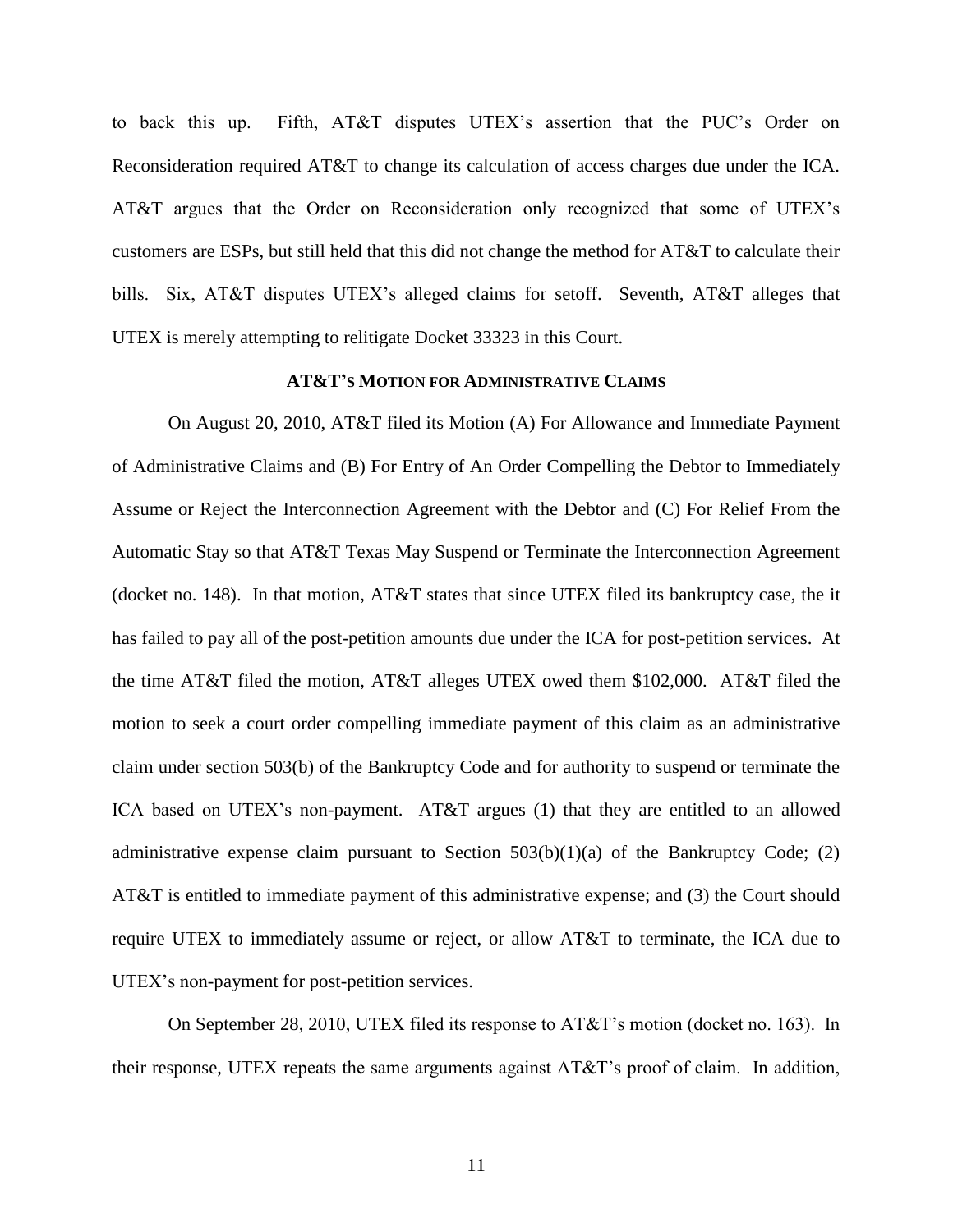UTEX argues that there is no evidence of what level or amount of post-petition services are being provided by AT&T and that AT&T has not proved they have suffered any losses. UTEX also argues that they are entitled to Meet Point Billing ("MPB") trunks.

## **LEGAL ANALYSIS**

As discussed, both parties filed competing motions for summary judgment on AT&T's pre-petition and post-petition claims. The Court held a hearing on the motions on March 29, 2011. At the hearing, AT&T effectively laid out the areas of dispute between UTEX and AT&T. UTEX, in its briefs and at oral argument, states that there are contested issues of fact requiring discovery and a hearing. The issues UTEX believes require a hearing are (1) whether AT&T allegedly changed its method of calculating the percentage of non-CPN calls; (2) when UTEX began meeting the required no-CPN percentage; and (3) whether UTEX believes itsbills have changed. AT&T will not give its detailed call records to UTEX; therefore, UTEX has no way to verify this information. UTEX and AT&T also raise several legal issues in their pleadings and motions: (1) the interpretation of the PUC's orders; (2) whether Docket 33323 is entitled to *res judicata*/collateral estoppel effect; (3) whether section 4.3 of the existing ICA operates to absolve and discharge UTEX from all unpaid debts; (4) whether UTEX is entitled to MPB under the existing ICA; (5) whether UTEX is entitled to the offsets it claims; (6) UTEX's argument that, if AT&T is entitled to an administrative claim for the post-petition bills, that claim does not need to be paid immediately; (7) whether UTEX must be ordered to immediately assume or reject the ICA; and (8) whether AT&T's Proof of Claim is entitled to *prima facie* validity.

#### **SUMMARY JUDGMENT STANDARD**

Bankruptcy Rule 7056 applies Rule 56(c) of the Federal Rules of Civil Procedure to adversary proceedings. Summary judgment is appropriate "if the pleadings, depositions, answers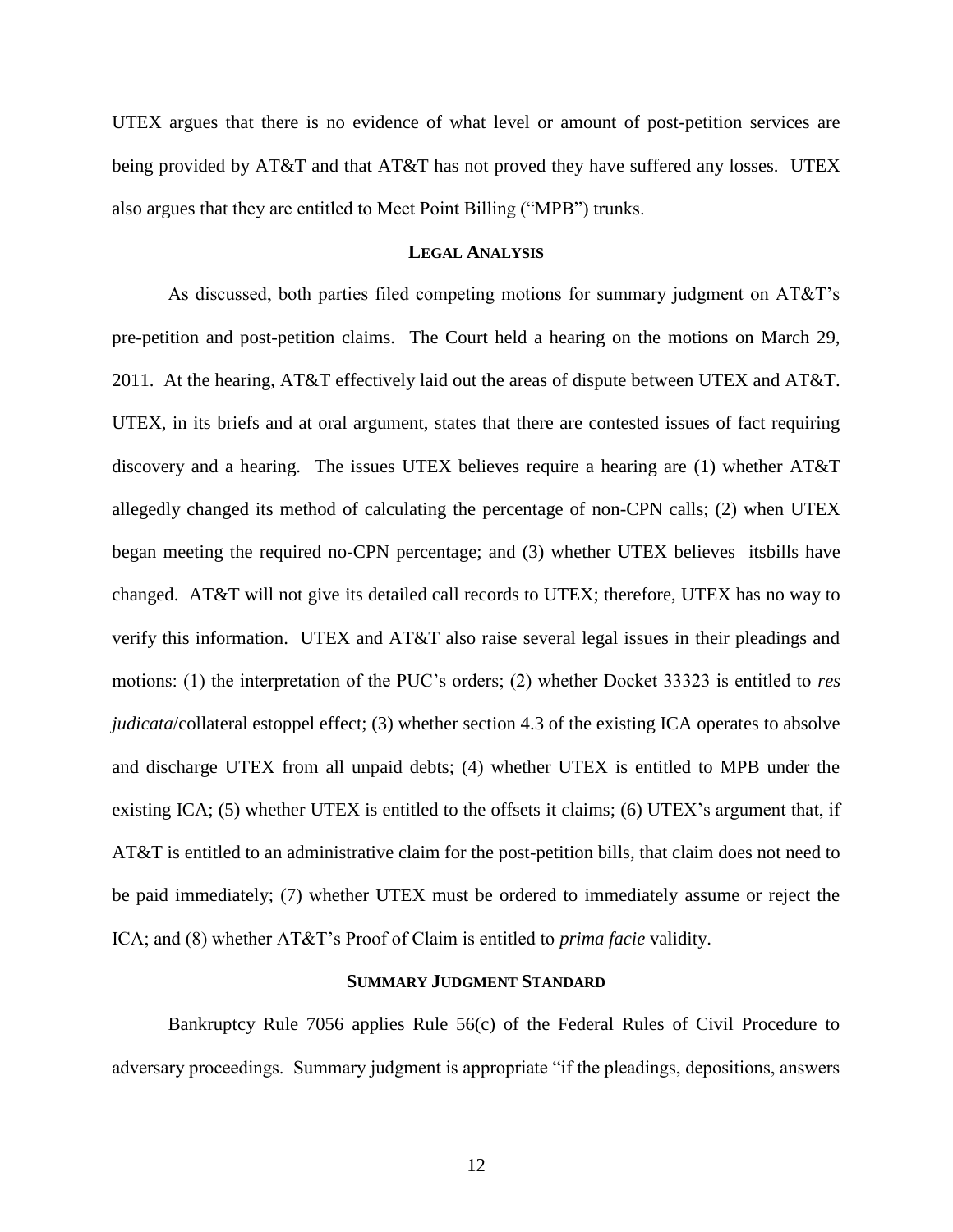to interrogatories, and admissions on file, together with the affidavits, if any, show that there is no genuine issue as to any material fact and that the moving party is entitled to a judgment as a matter of law.‖ FED. R. CIV. P. 56(c); *Celotex Corp. v. Catrett*, 477 U.S. 317, 322-23 (1986). To the extent facts are undisputed, a Court may resolve a case as a matter of law. *Celotex Corp.*, 477 U.S. at 323; *Blackwell v. Barton*, 34 F.3d 298, 301 (5th Cir. 1994). The Fifth Circuit has stated "[t]he standard of review is not merely whether there is a sufficient factual dispute to permit the case to go forward, but whether a rational trier of fact could find for the non-moving party based upon evidence before the court." *James v. Sadler*, 909 F.2d 834, 837 (5th Cir. 1990) (citing *Matsushita Elec. Indus. Co., Ltd. v. Zenith Radio Corp.*, 475 U.S. 574, 586 (1986)).

To the extent that the non-moving party asserts the existence of factual disputes, the evidence offered by the non-moving party to support those factual contentions must be of a quality sufficient so that a rational fact finder might, at trial, find in favor of the non-moving party. *Matsushita Elec. Indus. Co. v. Zenith Radio Corp.*, 475 U.S. 574, 585-87 (1986) (nonmoving party "must do more than simply show that there is some metaphysical doubt as to material facts."); *Anderson v. Liberty Lobby, Inc.*, 477 U.S. 242, 249-50 (1986) ("adverse party's response . . . must set forth specific facts showing that there is a genuine issue for trial."). If the record "taken as a whole, could not lead a rational trier of fact to find for the non-moving party, then there is no genuine issue for trial." *LeMaire v. Louisiana*, 480 F.3d 383, 390 (5th Cir. 2007).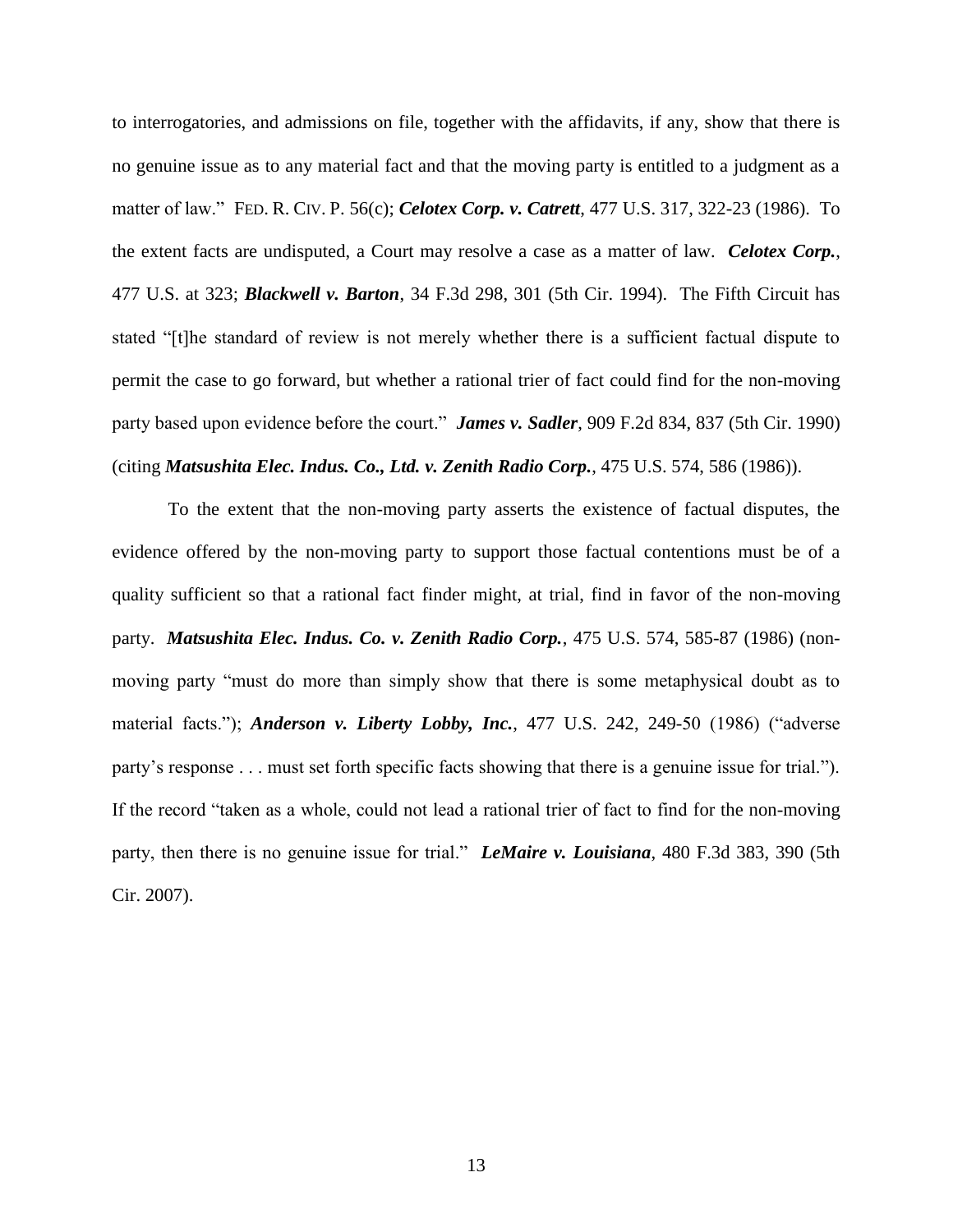### **PARTIES' CONTENTIONS**

#### A. Legal Issues

# 1. The PUC's Orders

#### a. The Order on Reconsideration

As discussed, there have been several orders from the PUC concerning these parties. UTEX argues that AT&T relies on holdings in the Arbitrators' Award in Docket 33323 that the PUC majority reversed in the Order on Reconsideration. To simplify what appeared at first glance to be a complex issue, UTEX is arguing that the Order on Reconsideration found that much of UTEX's traffic is ESP based and therefore the ESP exemption in the ICA applies, and AT&T cannot bill UTEX for this traffic.

In support of this argument, UTEX alleges in its Motion for Summary Judgment that the Order on Reconsideration reversed the Arbitrator's Award in three respects. UTEX says that the Arbitrator in Docket 33323 initially ruled that none of UTEX's customers are ESPs and thus none of the traffic was destined for or received from ESPs. UTEX points to the Order on Reconsideration to say that the PUC overruled this finding in holding that "at least some of UTEX's customers are Enhanced Service providers and some of the traffic in question was destined for or received from ESPs." UTEX cites to the Order on Reconsideration for this quote, but the Court was unable to locate this precise quote in the document (see docket no. 187, p. 16- 17). What the PUC held was that "[b]ased on the information provided by UTEX, the Commission disagrees with the arbitrators' determination, and finds that some of this traffic is to or from ESPs." AT&T admits that this is a correct interpretation of the Order on Reconsideration (see docket no. 188, p. 39).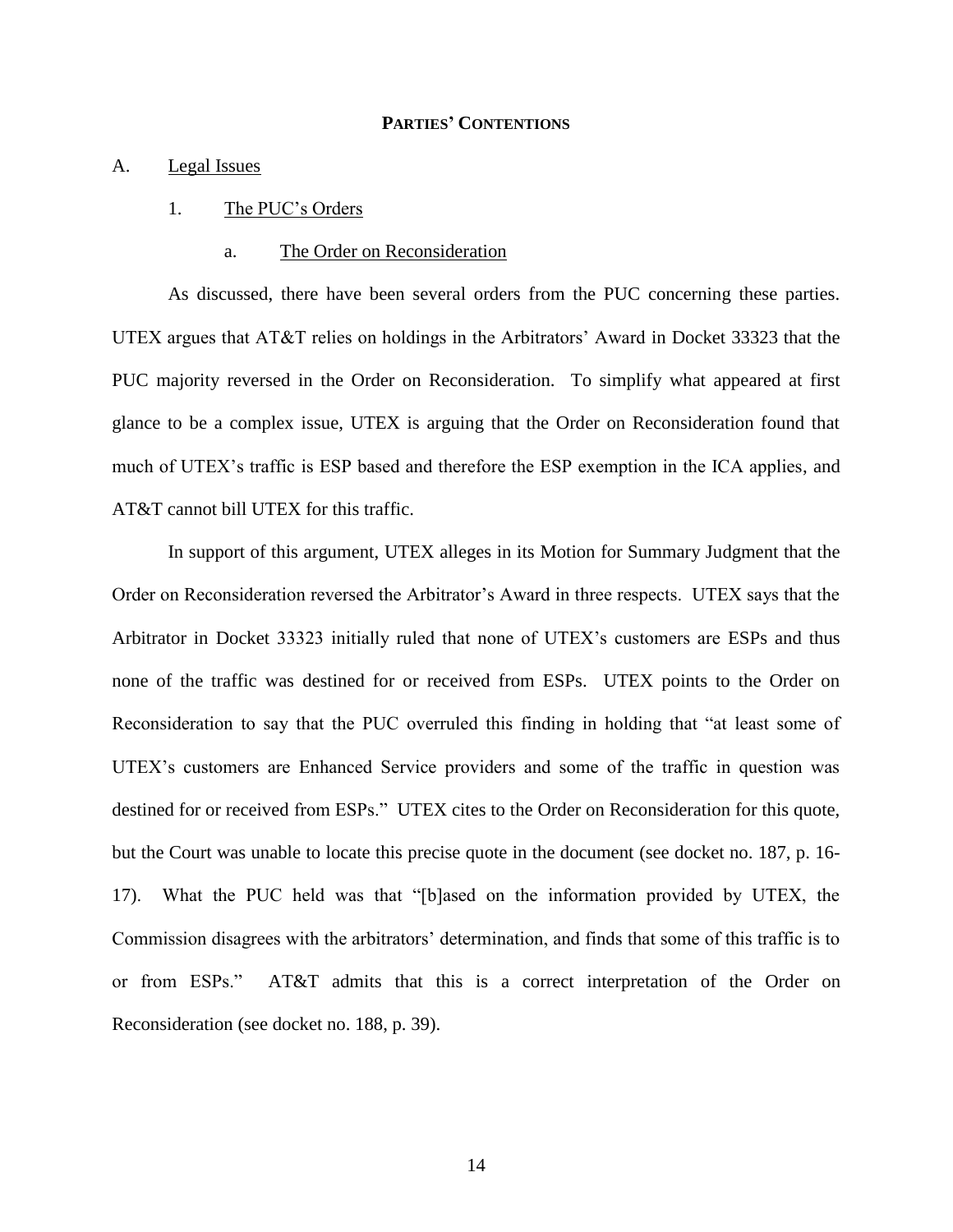The second change UTEX argues is that the PUC made changes to the way to determine if a call is local. The Arbitrator in Docket 33323, UTEX argues, looked at the entire communication, and not to the "telecommunications portion" of the service that is provided by UTEX and AT&T. As a result of this ruling, the Arbitrator interpreted the agreement to rate traffic on an "end to end" basis and used the calling and called numbers as proxies for the endpoints. If the numbers were not "local" to each other, then access applied. In order to determine if a call was local, the Arbitrator just looked at the calling and called numbers. UTEX argues that the majority in the Order on Reconsideration reversed this holding by looking at the "telecommunications portion"—*e.g.*, the portion of the communication that is provided by UTEX and  $AT&T$ —and the end points of the "telecommunications portion" are used to rate the call. The Order on Reconsideration held, according to UTEX, that if the "telecommunications" portion" is entirely local then the ICA calls for "no compensation" (or "bill and keep") under § 1.4.1 of the ICA, and the numbers do not matter except and to the extent the signaling information did not include "CPN." UTEX summarizes this argument by saying that "for some traffic the Arbitrator's exclusive reliance on the numbers present in signaling was rejected and a completely different test was used" (docket no. 182, p.17).

AT&T, in response, refers back to the Order on Reconsideration. AT&T argues that the ESP exemption only applies to telecommunications traffic that originates and terminates in the same local calling area. The Order on Reconsideration states that "the ESP exemption in § 1.4.1 is limited to telecommunications traffic that originates and terminates in the same local calling area.‖ Order on Reconsideration, 4. The Order on Reconsideration in turn cites to pages 66-67 of Docket 33323. It was on those pages of Docket 33323 where the PUC resolved the issue of whether AT&T's chargers are correct in terms of the treatment of ESPs. UTEX pointed to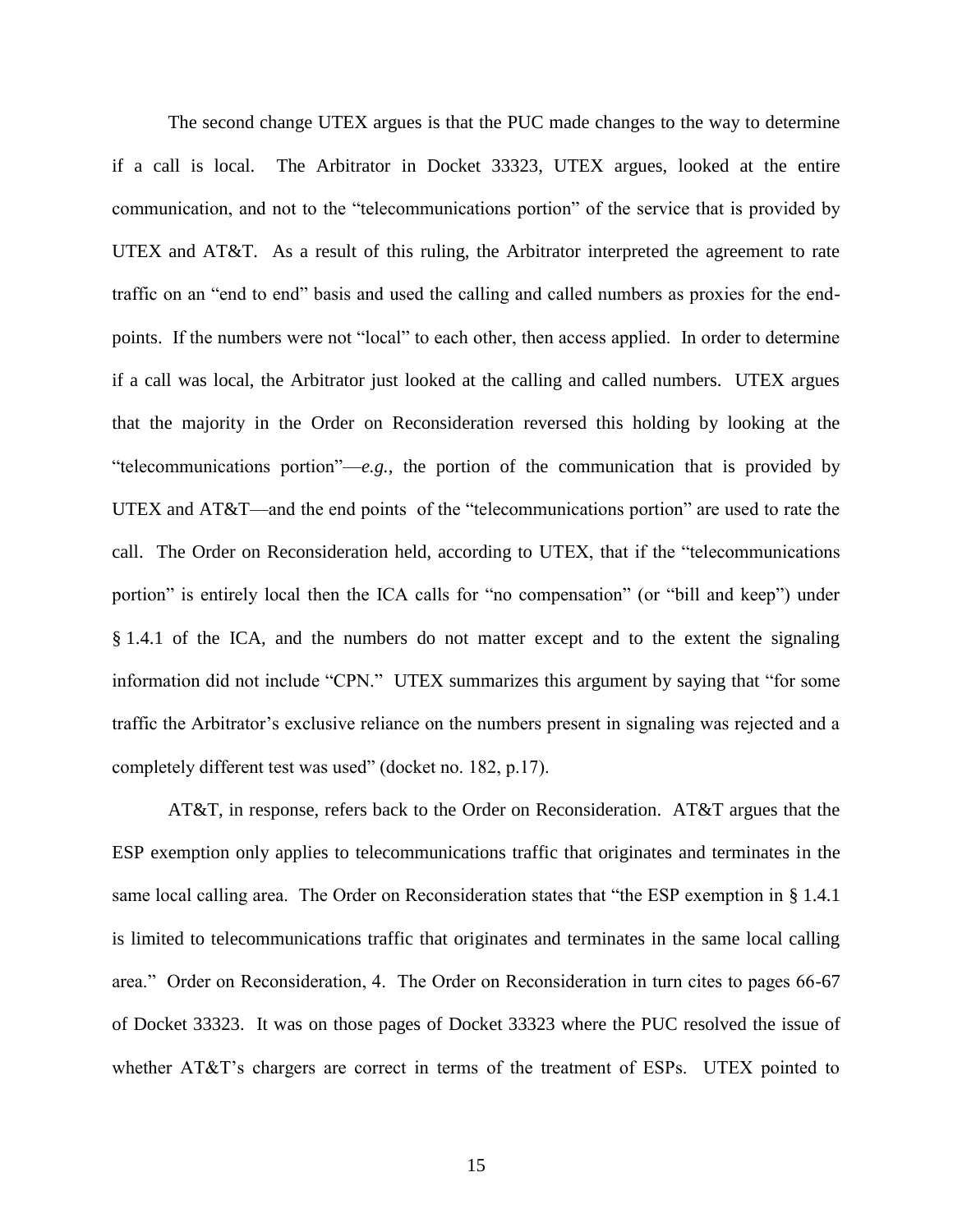another case, the WCC Arbitration Award, for the proposition of treating ESP access as local. *See* Docket 33323, 62-63. The PUC found that AT&T's charges complied with the WCC Arbitration because this involved contract interpretation. *Id.* at 66. The PUC found that "a call to an ISP is local if the telecommunications component of the call originates and terminates in the same local area. Conversely, a call to an ISP is long distance if it originates and terminates in different local calling areas." *Id.* The PUC goes on to say that "section 1.4.1 does not expand what constitutes a local call to include non-local ESP calls (i.e., calls where the telecommunications service component originates and terminates in different calling areas).‖ *Id.* at 67. The Order on Reconsideration cites to these pages of Docket 33323 in stating that it reaffirms the Arbitrator's ruling that the ESP exemption is limited to telecommunications that originates and terminates in the same local calling area. The Court therefore agrees with AT&T's reading of the Order on Reconsideration and finds that the Order on Reconsideration did not alter the treatment of ESP traffic.

UTEX makes more arguments about the Order on Reconsideration overruling or changing the way AT&T could charge UTEX for calls that involved ESPs. The Court will not reconsider those arguments as the Court concluded above that the Order on Reconsideration did not alter the treatment of ESP traffic, as UTEX has argued. Additionally, the Order on Reconsideration goes on to state that "[t]he ESP exemption does not subjugate, take precedence over, or negate the operation of the Calling Party Number (CPN) provision in § 7.5 of Attachment 12. Thus, the failure to provide the CPN results in the calls being properly characterized as intraLATA toll traffic pursuant to the ICA." The Court, therefore, agrees with AT&T's reading of the Order on Reconsideration and holds that the Order on Reconsideration did not change the manner in which AT&T rated calls involving ESPs. UTEX's arguments that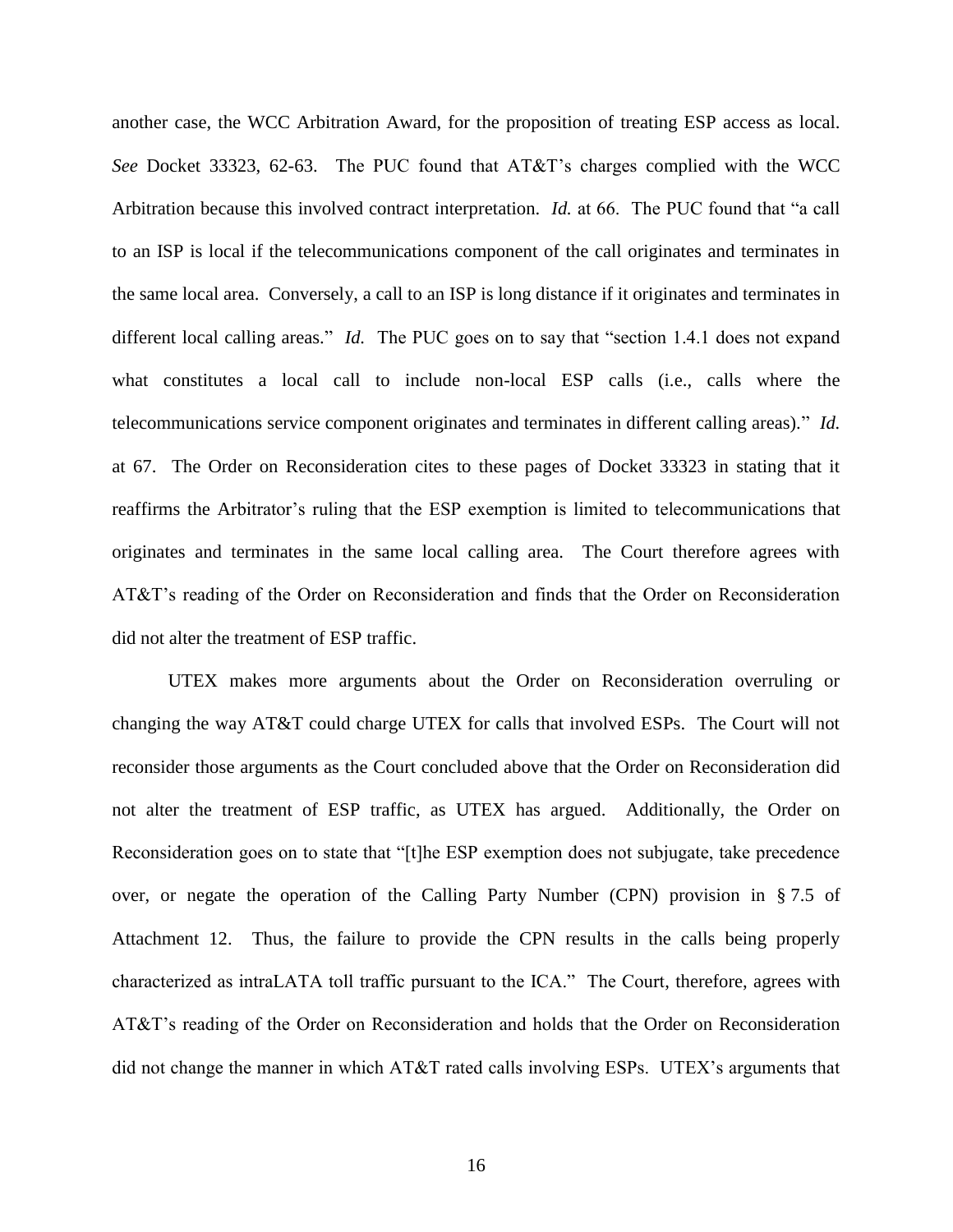AT&T's bills post-September 2007 are invalid because AT&T "rel[ies] on holdings in [33323] that the PUC majority clearly reversed [in the Order on Reconsideration]" (docket no. 187, p. 16) are rejected as a matter of law.

### b. The Effect of Docket 26381 on Docket 33323

UTEX argues in several areas that Docket 26381 impacts the holding in Docket 33323 (see docket no. 199, p. 22-24). However, as pointed out by AT&T, Docket 26381 concerns the arbitration of a replacement ICA. Docket 26381 does not involve the interpretation of the existing ICA. Therefore, the Court will not discuss or entertain UTEX's arguments that Docket 26381 undermines the ruling in Docket 33323.

### 2. The Legal Effect of Docket 33323

UTEX argues that the \$3,777,388.56 the PUC found UTEX owes AT&T is not a present obligation. UTEX argues that AT&T does not have an enforceable judgment based on Docket 33323 as the order is not a judgment for money. UTEX states that, unlike a court, the PUC lacks the express or implied authority to award damages. UTEX cites to *Penny v. Southwestern Bell Tel. Co.*, 906 F.2d 183, 186 (5th Cir. 1990) for the proposition that the judicial power to award damages cannot be found in the Public Utility Regulatory Act, either through express terms or by implication. UTEX cites a litany of cases which hold that after a state commission interprets an ICA, if money is involved, the prevailing party must then turn to a court with judicial power and reduce the award to an actual judgment, much like what must occur with regard to a decision by a commercial arbitrator (see docket no. 199, p. 8-12 (citations omitted)). UTEX states that AT&T itself admitted during the PUC proceeding that it would have to go to court to reduce the finding to a judgment and states that AT&T has not yet done so.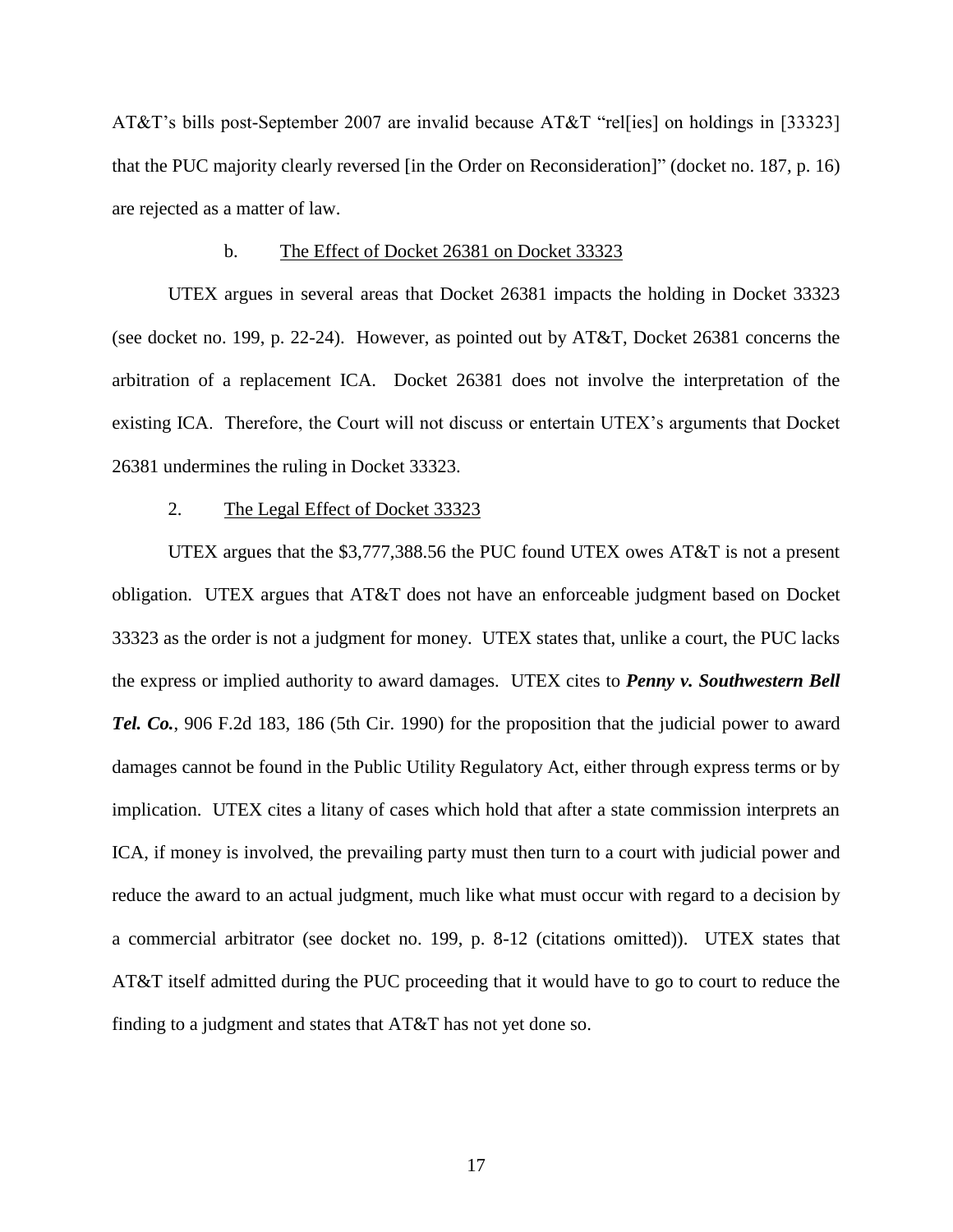Before going into AT&T's response to UTEX's arguments here, it is worth pointing to a quote later in the Fifth Circuit case cited by UTEX. That Court, while stating that the PUC does not have exclusive jurisdiction over a rate discrimination case, does have a role to play in the adjudication of that claim. *Penny*, 906 F.2d at 186-87. The Fifth Circuit went on:

The PUC has some obvious expertise in the area of determining whether rates have been applied discriminatorily. Of perhaps even greater importance is the fact that the PUC can provide more uniformity in the adjudication of that issue than can the number of different courts in which the claims may be brought. Under the doctrine of primary jurisdiction, a trial court can reach out and touch that expertise and uniformity and then use the PUC's determination as a basis for determining whether and what types of damages are appropriate in a particular case.

*Id.* at 187.

AT&T follows this line of thinking and argues that "while a party to a proceeding before the Texas PUC may need to go to a District Court for collection purposes (only if the other party refuses to comply), the Texas PUC's rulings are still entitled to *res judicata* and collateral estoppel effects" (docket no. 200, p. 17). The Fifth Circuit has held that Texas law determines the preclusive effect of a Texas administrative decision on subsequent federal litigation. *Rhoades v. Casey*, 196 F.3d 592, 601-02 (5th Cir. 1999). Under Texas law, determinations made by a Texas administrative agency acting in a judicial capacity are afforded collateral estoppel and *res judicata* effect. *Igal v. Brightstar Info. Tech. Group, Inc.* 250 S.W.3d 78, 86-90 (Tex. 2008) (internal citations omitted). Texas courts have held that "[t]he doctrine of collateral estoppel or issue preclusion can be based on an administrative decision if the administrative agency acted in a judicial capacity and resolved disputed issues of fact properly before it which the parties had an adequate opportunity to litigate." *Cianci v. M. Till, Inc.*, 34 S.W.3d 327, 330 (Tex.App.—Eastland 2000) (quoting *United States v. Utah Constr. & Mining Co.*, 384 U.S. 394, 422 (1966)) (additional citations omitted). Additionally, the Fifth Circuit has held that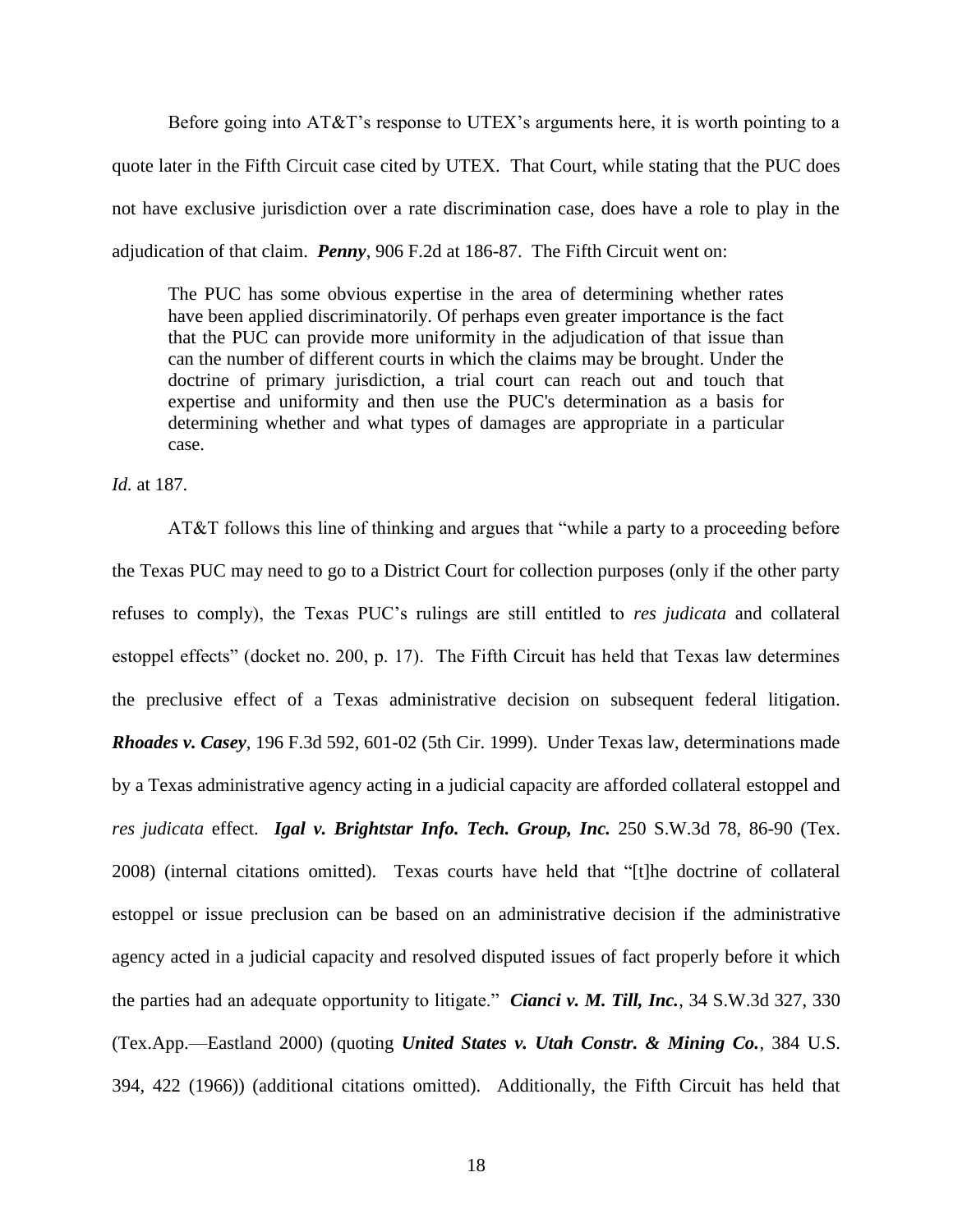―[t]he doctrine of *res judicata* applies to relitigation of claims previously determined by an administrative agency.‖ *Rhoades*, 197 F.3d at 602. So, as can be seen, an order from an administrative agency can be given both *res judicata* and collateral estoppel effect. Therefore the Court holds that UTEX's argument that the amount awarded in Docket 33323 is not a "present obligation" is a red herring to the greater issue of whether  $AT&T$  is entitled to their pre and post-petition claims.

However, merely determining that an order from an administrative agency can be given *res judicata* and collateral estoppel effect is not enough. To determine whether an action is barred by *res judicata*, the Fifth Circuit holds that a court should consider "whether the prior judgment was rendered by a court with proper jurisdiction, whether there was a final judgment on the merits, that the parties are identical in both actions, and that the same cause of action is involved in both suits." **Rhoades**, 196 F.3d at 602. The Court agrees with AT&T and finds that *res judicata* applies to the PUC's orders and Arbitration Award in 33323 because (1) the PUC's award is a final judgment on the merits by an administrative agency of competent jurisdiction; (2) UTEX and AT&T were both parties to the proceedings; and (3) UTEX is attempting to raise the same claims as were raised or could have been raised in the first action.

In order to assert the bar of collateral estoppel, the party must show that: (1) the facts sought to be litigated in the second action were fully and fairly litigated in the first action; (2) those facts were essential to the judgment in the first action; and (3) the parties were cast as adversaries in the first action. *Sysco Food Servs. Inc. v. Trapnell*, 890 S.W.2d 796, 801 (Tex. 1994) (citing *Allen v. McCurry*, 449 U.S. 90, 94-95 (1980)) (additional citations omitted). The Court finds that the facts have not changed with regard to the order issued by the PUC in Docket 33323, those facts were essential to the finding by the PUC, and that it is the same parties before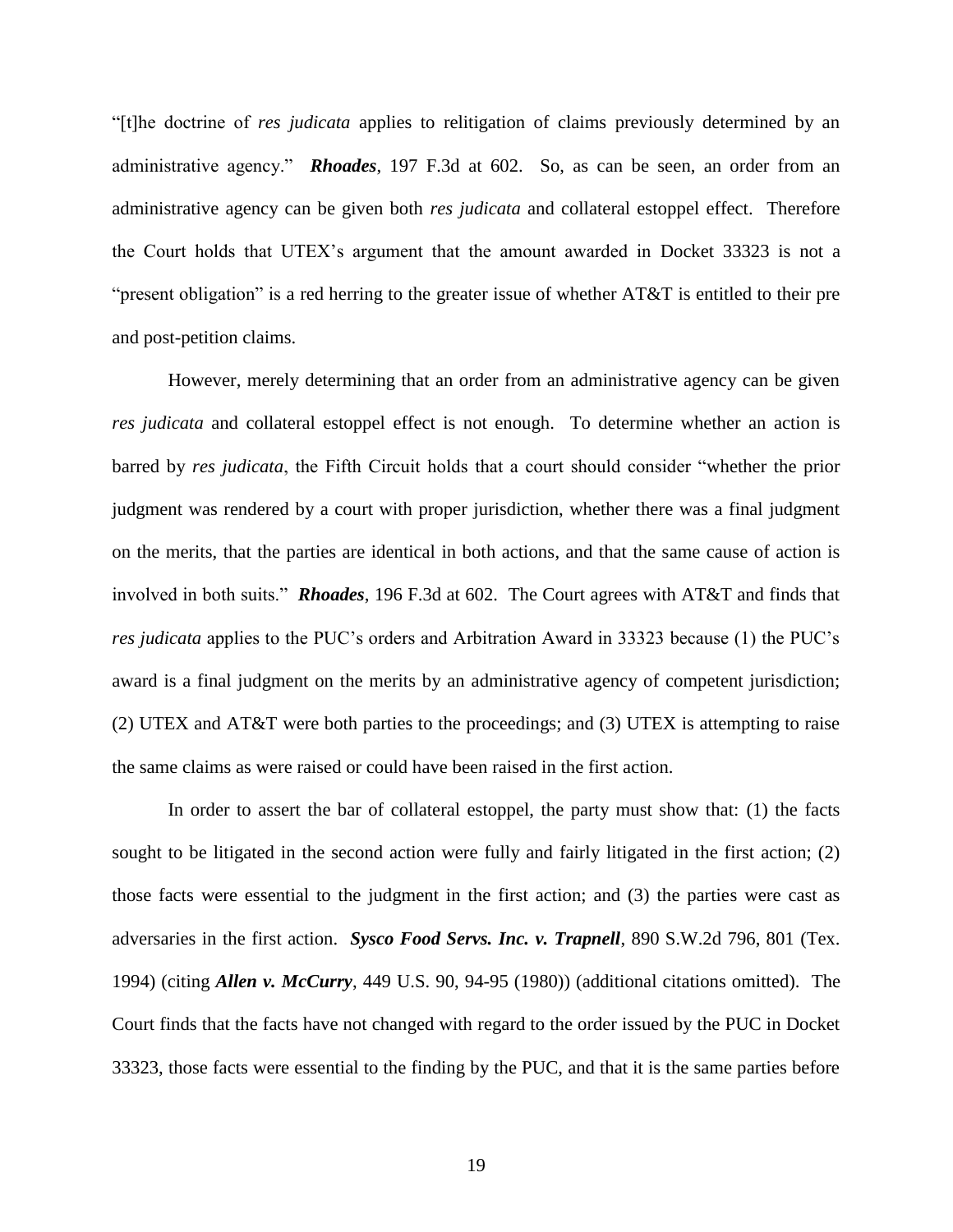the Court now as was before the PUC in Docket 33323. Therefore, Docket 33323 is to be given preclusive effect by the Court.

# 3. Section 4.3 of the ICA

UTEX argues that the express terms of the parties' ICA eliminates all interconnection and inter-carrier "charges" upon termination of the agreement and thus  $AT&T$  is not entitled to any sums based upon its interconnection or inter-carrier billings. UTEX asserts that when the current ICA is terminated, all amounts claimed by AT&T on both a pre-petition and post-petition basis will be extinguished under Section 4.3 of the existing ICA. Section 4.3 of the ICA states:

Upon termination of this Agreement, CLEC's liability will be limited to payment of the amounts due for Network Elements, Combinations, Ancillary Functions and Resale Services provided up to and including the date of termination and thereafter as reasonably requested by CLEC to prevent service interruption, but not to exceed one (1) year. The Network Elements, Combinations, Ancillary Functions and Resale services provided hereunder are vital to CLEC and must be continued without interruption. When CLEC provides or retains another vendor to provide such comparable Network Elements, Combinations, Ancillary Functions or Resale services, SWBT and CLEC agree to cooperate in an orderly and efficient transition to CLEC or another vendor. SWBT and CLEC further agree to coordinate the orderly transition to CLEC or another vendor such that the level and quality of the Network Elements, Combinations, Ancillary Functions and Resale Services is not degraded and each Party will exercise its best efforts to effect an orderly and efficient transition.

Docket no. 188, Ex. A, § 4.3 (hereinafter "ICA"). As discussed above, the purpose of Docket

26381 is to establish the terms for a replacement ICA between AT&T and UTEX, so the

termination of the current ICA appears imminent. Additionally, UTEX points to section 44.1 of

the ICA, titled "Survival of Obligations." That section of the ICA states:

Any liabilities or obligations of a Party for acts or omissions prior to the cancellation or termination of this Agreement, any obligation of a Party under the provisions regarding indemnification, Confidential Information, limitations on liability, and any other provisions of this Agreement which, by their terms, are contemplated to survive (or to be performed after) termination of this Agreement, will survive cancellation or termination thereof.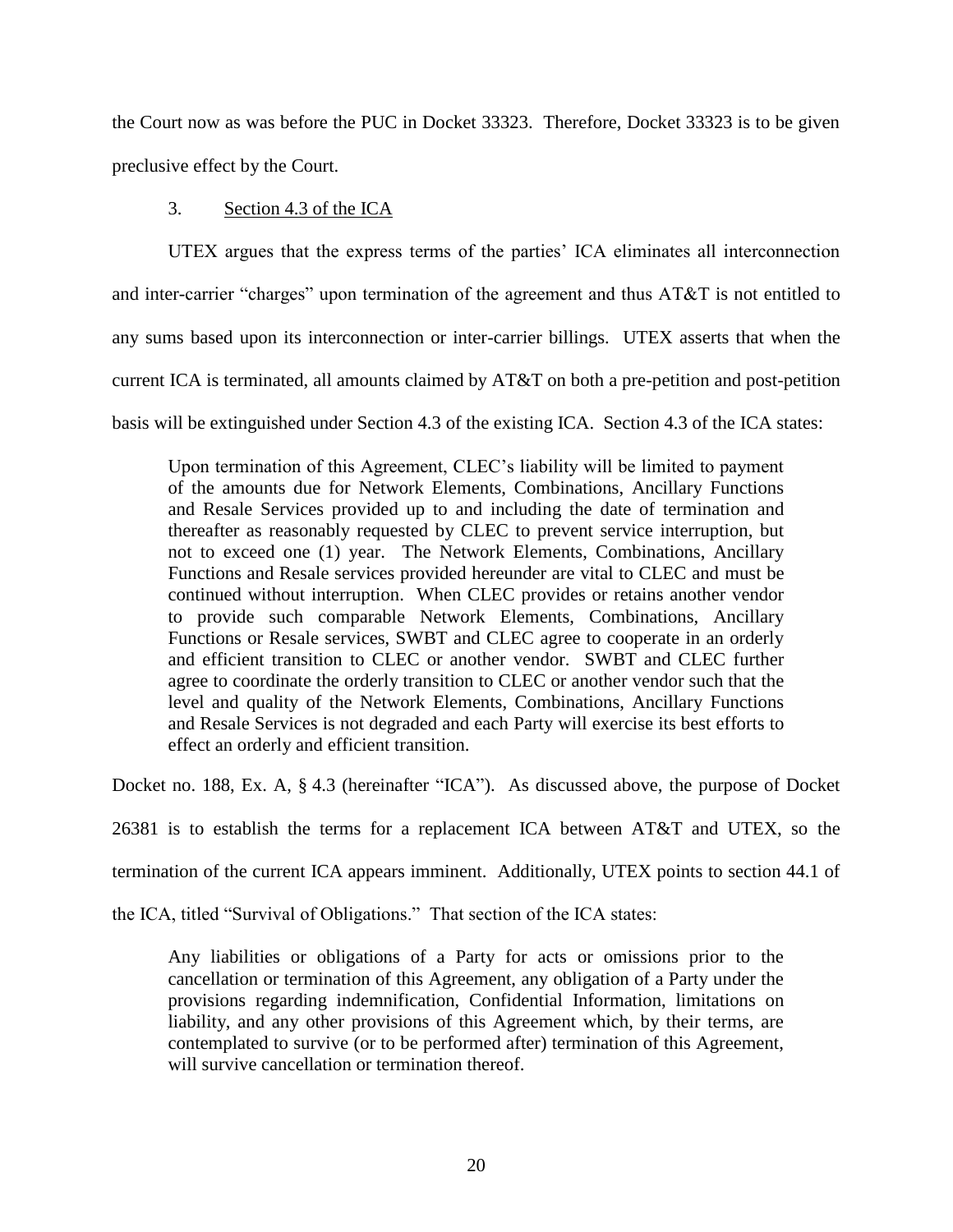ICA, § 44.1. UTEX argues that it is clear from the express terms of Section 4.3 that upon termination, liability will be limited only to those named in the ICA, and that interconnection and intercarrier compensation are not specifically mentioned. Therefore, UTEX argues, when the agreement terminates, AT&T's pre and post-petition claims will be extinguished.

In response, AT&T argues first that the charges due AT&T are charges incurred by UTEX under the *existing* ICA; there is currently no replacement agreement in force, so this argument is effectively premature. Additionally, AT&T argues that its proof of claim includes the approximately \$3.77 million awarded as a result of Docket 33323, and that UTEX cannot collaterally attack this award, as UTEX's "defense" of section 4.3 of the ICA was available to UTEX at the time the parties argued before the PUC.

AT&T next argues that UTEX's reading is not plausible as a contract "must be interpreted in a manner that 'will avoid when possible and proper a construction which is unreasonable, inequitable, and oppressive<sup>33</sup> (docket no. 188, p. 34) (quoting *Frost Nat'l Bank v. L & F Distribs., Ltd.*, 165 S.W.3d 310, 312 (Tex. 2005)). AT&T alleges that the purpose of Section 4.3 of the ICA was to allow for post-termination continuation of telecommunication services for a certain period of time during a transition in order to prevent service disruption which would be detrimental to the CLEC and its end-users. The provision provides for the continuation of the listed services; it does not wipe away existing payment obligations for other services.

AT&T next points to Section 44.1 of the ICA to argue that any liabilities or obligations of a party for acts or omissions prior to the cancellation or termination of the ICA will survive cancellation or termination. *See* ICA, § 44.1. AT&T states that there is a list in Section 44.1, and each item is separate and distinct and will survive termination.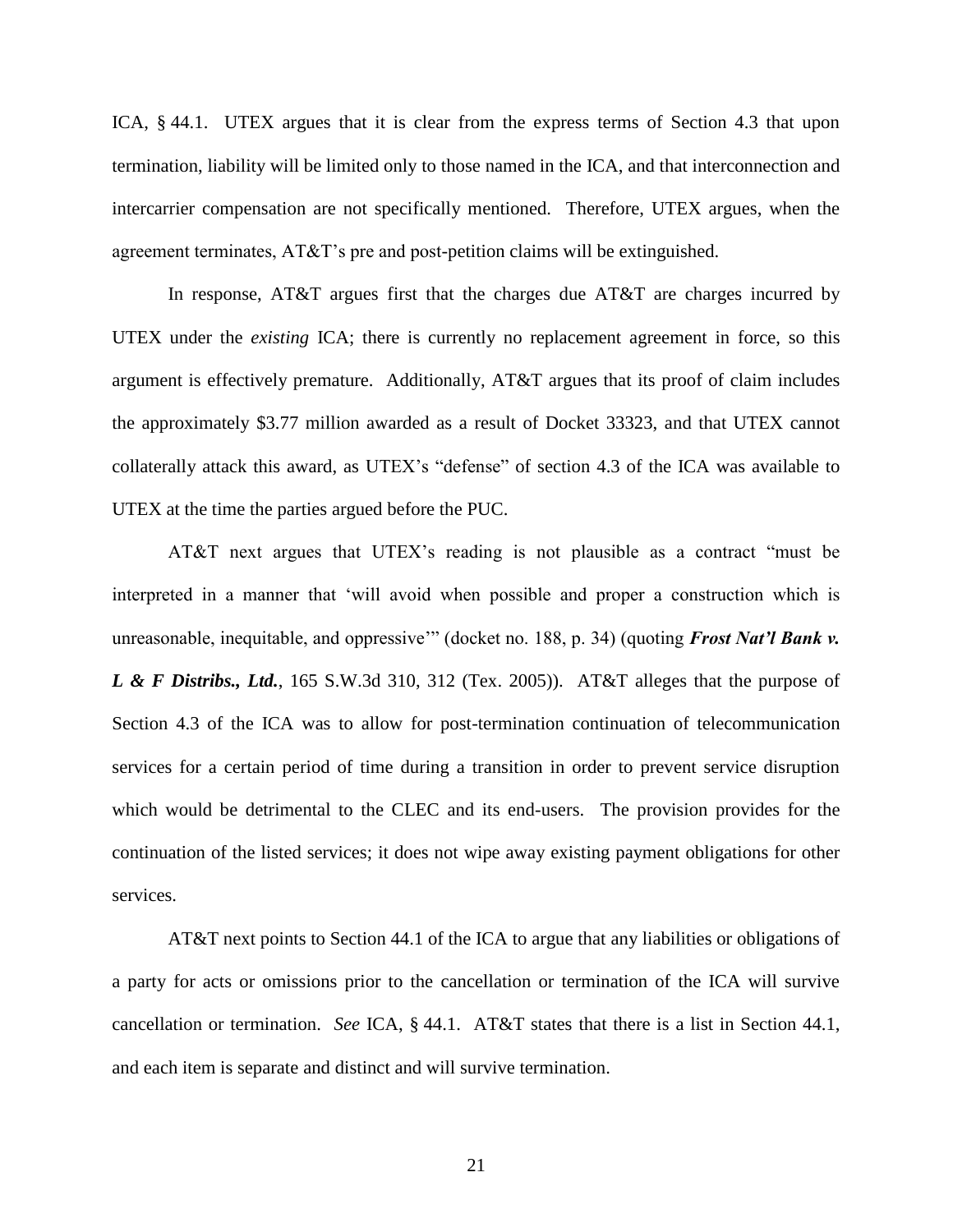AT&T makes several grammar related arguments in its Motion to Dismiss which the Court finds unnecessary to delve into (see docket no. 188, p. 36-37). Additionally, AT&T argues that a retroactive application of a prospective ICA to terminate AT&T's existing contract rights would violate the Contracts Clause of the United States Constitution as well as the Contracts Clause and prohibition against retroactive laws in the Texas Constitution. The Court finds no reason to go into these arguments either.

UTEX responded by arguing that the ICA is clear on its face and that AT&T is merely attempting to inject ambiguity. UTEX argued that  $AT&T$ 's "unfair", "unjust", or "illegal" arguments deserve no consideration. UTEX additionally responded to AT&T's argument that UTEX waived this argument by not raising it during the Docket 33323 proceedings by arguing that the current ICA is a result of arbitration by the PUC, so any attack on the wording of the contract is also an impermissible collateral attack on the PUC.

After reviewing the arguments of AT&T and UTEX, the most convincing, and this Court finds controlling, argument is the plain meaning of the contract. The reading UTEX advocates would hypothetically allow for a party to never pay a bill over a period of years, dispute any bills it received, have arbitrators find the party liable for millions of dollars in unpaid bills, and then that party declare bankruptcy, choose to reject the contract, and suddenly be free of these unpaid obligations. Additionally, UTEX's reading of the contract is unclear as to how the contract would handle a situation involving, for example, indemnification. Indemnification is listed in Section 44.1 as a liability that survives cancellation of the ICA, but is not listed in Section 4.3. At best, the ICA is ambiguous as to what obligations may survive termination. The Court is not tasked with making that determination this day. The Court has been tasked with determining whether, by operation of the existing ICA, all obligations owed by UTEX to AT&T for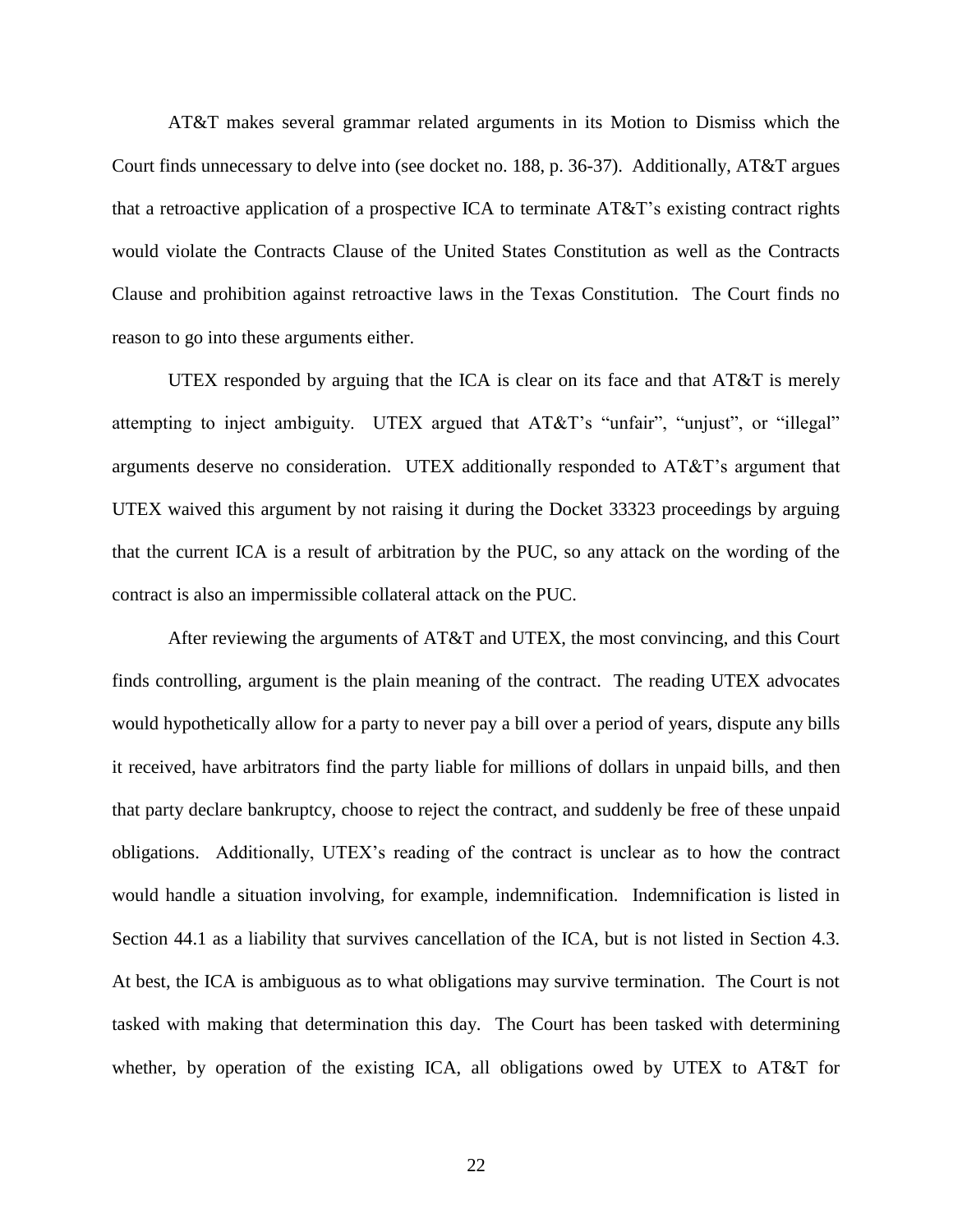intercarrier and interconnection compensation will be wiped away. The Court finds that the ICA will not operate in this manner. Thus, UTEX's argument to this effect fails as a matter of law.

# 4. Meet Point Billing

UTEX alleges that all of AT&T's post-petition access billings to UTEX are disallowed due to  $AT&T$ 's refusal to engage and provision MPB for all "access" traffic. UTEX alleges that AT&T has refused to work with UTEX on establishing MPB. Because AT&T has refused to let UTEX establish this type of system, UTEX is forced to continue routing their calls in a manner which results in higher bills. UTEX points to page 117 of the Arbitration Award in Docket  $33323$  to argue that "the Arbitrator also made it perfectly clear that – consistent with the interconnection agreement – Debtor could request establishment of meet point billing trunks and the parties were required to engage in joint network planning and establish a separate set of trunk groups" (docket no. 187, p. 28-29). The Court is unaware where UTEX hears the Arbitrator say this, let alone where the Arbitrator makes it perfectly clear.

Nonetheless, there appears to be a dispute concerning whether there were MPB trunks between UTEX and AT&T. UTEX argues this "revelation clearly warrants discovery and a hearing on the facts" (docket no. 199, p. 31). UTEX asserts that it has attempted to meet with AT&T to work towards establish MPB, but those efforts have not been fruitful. Quizzically, UTEX then discusses AT&T's assertion that UTEX is not entitled to MPB as being odd because "[i]f, as  $AT&T$  claims, UTEX is not entitled to MPB, then why did  $AT&T$  establish those trunks it told the PUC did not exist but then told the Court do in fact exist?" *Id.* at 32. This is odd because, as discussed in the previous paragraph, it was UTEX who was responsible for establishing the MPB trunks. This does not appear relevant to the current issue, just an example of the confusion UTEX has injected into this case.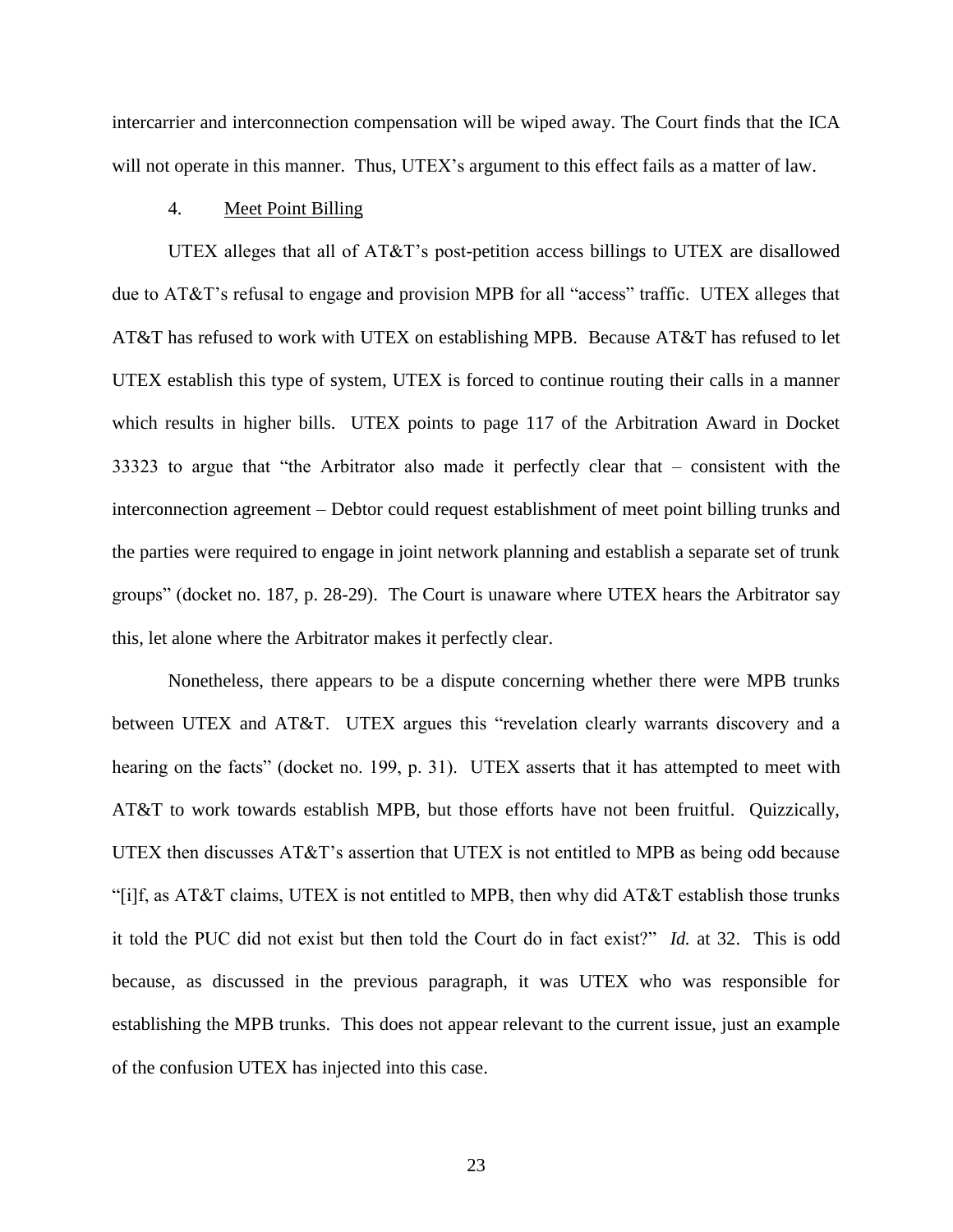In AT&T's Motion for Summary Judgment, AT&T explains what MPB is:

Meet Point Billing can occur when access services is provided by more than one company. It is used when access charges are levied by two or more Local Exchange Companies for the processing of an InterLATA telephone call (i.e., a long distance call) by an IXC. The two Local Exchange Companies then jointly bill the third party IXC for access charges.

Docket no. 188, p. 43 (internal citations omitted). AT&T additionally explained what is required

for MPB:

Meet Point Billing arrangements require that the CLECs [sic] customers be Interexchange Carriers ("IXCs") and the traffic, therefore, be to or from an IXC. An IXC is a telecommunications company that carries interLATA communications, i.e., a long distance telephone company. In addition, a Meet Point Billing arrangement requires certain data exchange between the CLEC and AT&T Texas with respect to the IXC—most importantly the IXC's Carrier Identification Code (the "CIC")—so that the parties can bill and collect access charges from the IXC.

*Id.* at p. 42 (internal citations omitted). At the time of the Docket 33323 award, UTEX claimed none of its customers were IXCs. Docket 33323, p. 47. As such, the Court agrees with AT&T that, under the terms of the ICA, UTEX did not meet the requirements to establish MPB at the time of the Docket 33323 award.

UTEX alleges that they are attempting to establish jointly provided trunks and intend to directly serve IXCs that hold out as IXCs, and to implement a particular type of jointly provided access called "Feature Group A" that does not require a CIC that can be used by both carriers and non-carriers. UTEX alleges that AT&T is obstructing UTEX's efforts to implement this.

 $AT&T$  described Feature Group A ("FGA") as:

An old line-side access method usually implemented such that an end-user has to dial a local telephone number, then after being connected to a long distance carrier, it gets a second dial tone, and then is required to enter some identifying information (such as a passcode) and the desired long-distance number.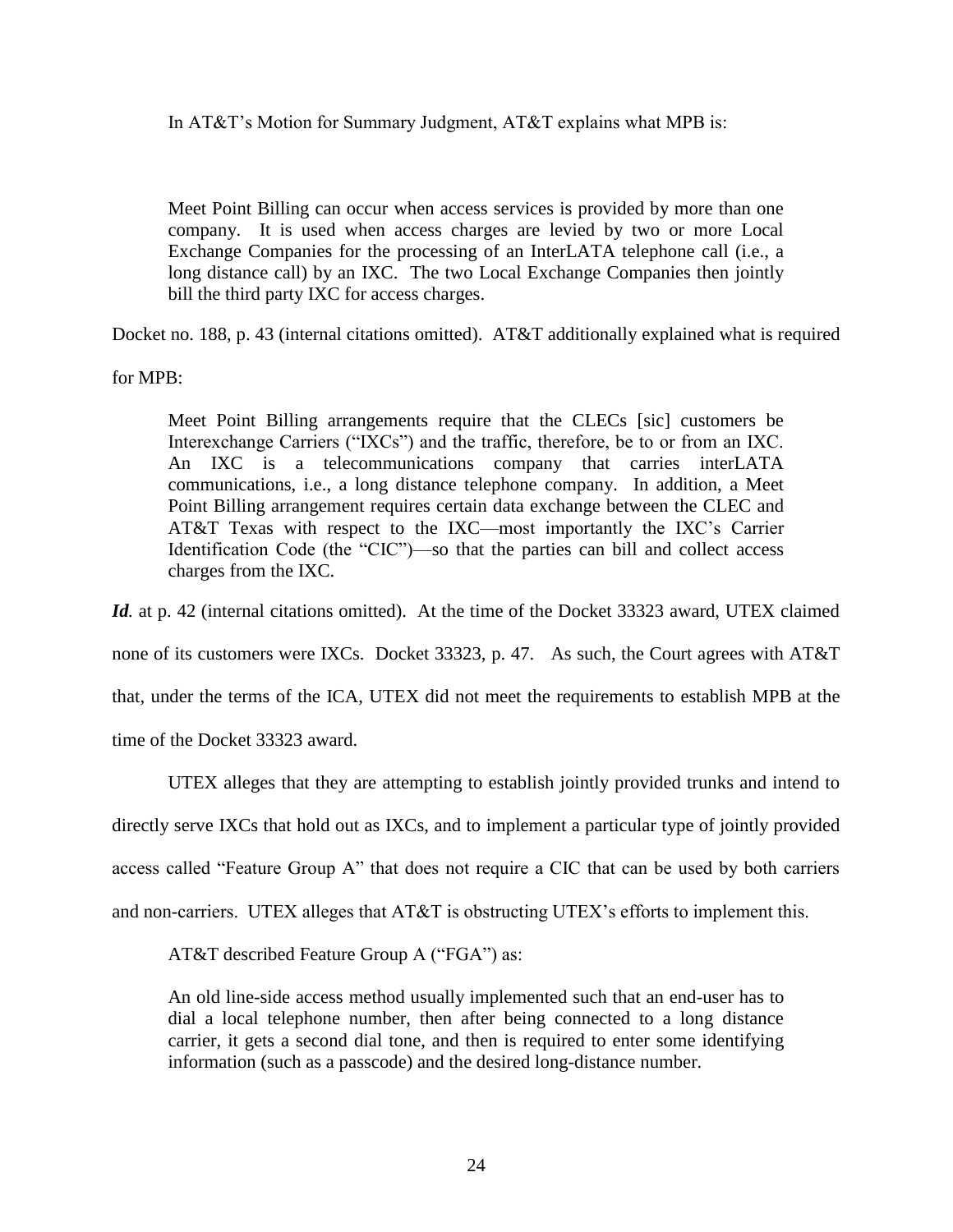Docket no. 200, p. 11-12. AT&T states that UTEX first brought up FGA on January 21, 2011, and AT&T timely responded on February 9, 2011 by requesting the necessary information in order to properly implement FGA. AT&T argues this is irrelevant anyway, since this has nothing to do with outstanding charges. This is true, but UTEX is making this argument pursuant to AT&T's motion for allowance of administrative claims, so it is relevant to some of AT&T's post-petition billings. However, the Court finds, based on the above discussion, that UTEX has not shown they have met the requirements for MPB. Telling is the argument in Debtor's Motion for Summary Judgment where it discusses how it has attempted to work with AT&T to mitigate charges, and AT&T has responded by explaining why UTEX's proposed methods will not work.<sup>2</sup> AT&T has responded to UTEX with regards to MPB, and it appears, as AT&T puts it, UTEX just does not like what AT&T has to say. For these reasons, the Court does not find that AT&T's post-petition billings should be disallowed for AT&T's alleged failure to establish MPB.

## 5. Offsets

UTEX asserts that AT&T's claims should be disallowed because UTEX is owed an offset from AT&T. UTEX argues that if and to the extent there has been any traffic that was Public Switched Telephone Network ("PSTN") originated and handled by an IXC, then its tariffs impose an access charge just as do  $AT&T$ 's. If and to the extent "the numbers" control rating as

<sup>&</sup>lt;sup>2</sup> The example UTEX gives is:

For example, UTEX interprets Skype traffic to be ESP local. Notwithstanding UTEX's understanding of this fact, UTEX has offered to AT&T in MPB meetings to route such traffic over MPB trunks if AT&T believes it incurs an access charge. AT&T, however, has correctly pointed out that Skype traffic does not have IXC identifiers. The result, according to AT&T engineers, is that such traffic cannot be routed using MPB.

Docket no. 187, p. 28.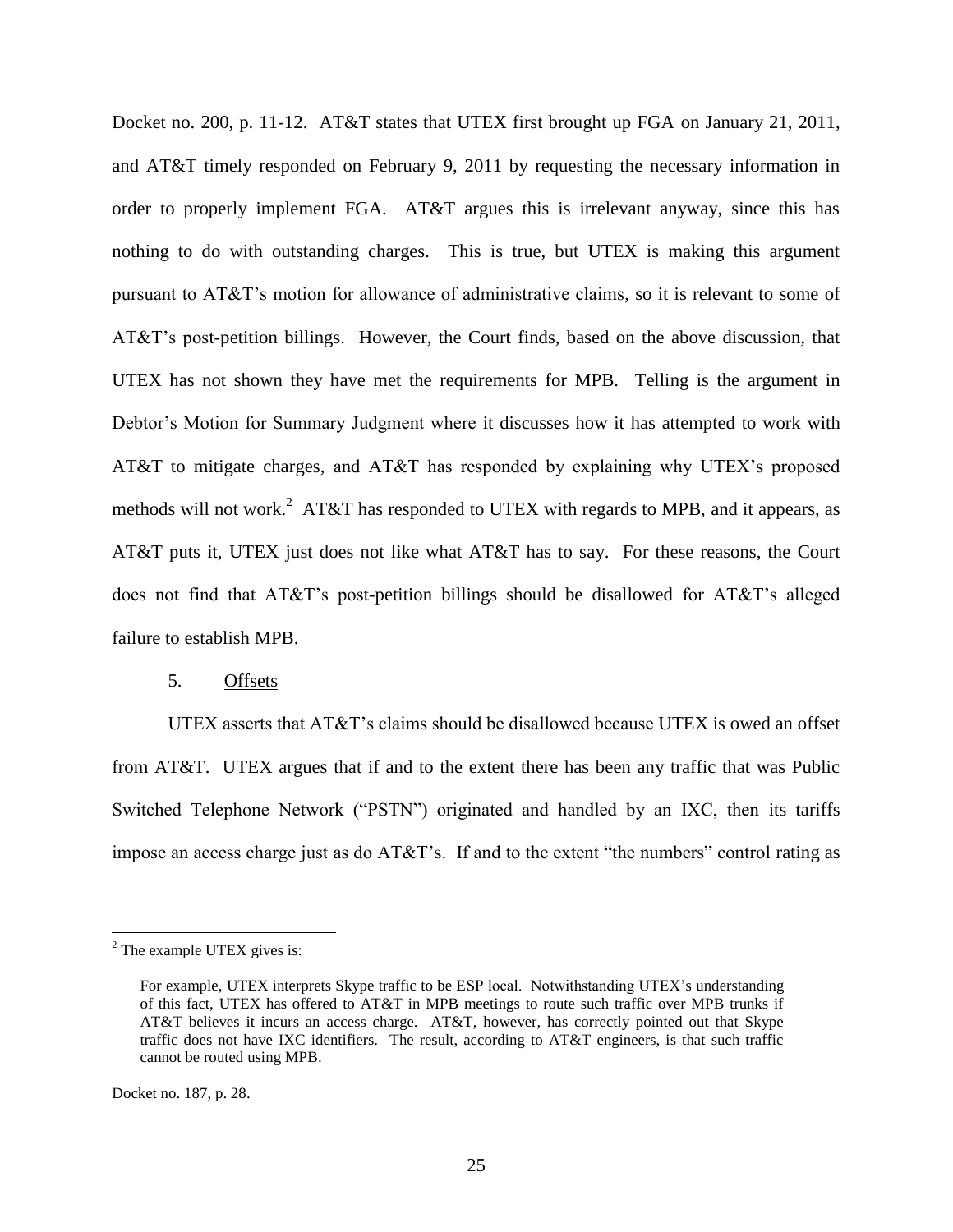AT&T contends,<sup>3</sup> then "the numbers" reveal that AT&T is the responsible originating carrier – to UTEX – for the access charge. UTEX goes on to say that for every call that AT&T proves was PSTN-originated and handled by an IXC there must be a further inquiry to determine if "the number" (the telephone number of the caller who made the call) is an  $AT&AT$  number. UTEX states that its analysis shows that AT&T itself is the largest entity that would owe access charges to UTEX. UTEX posits that what UTEX refers to as the "AT&T family" is liable to UTEX for \$3,262,516 for the access charges under UTEX's "OCN billing" calculations. The amount of OCN liability, UTEX argues, is directly related to the amount of traffic that is found to be "PSTN-originated" and "handled by an IXC"—which are two criteria of any obligations under the Docket 33323 result. UTEX concludes by saying that before it should be required to pay anything to AT&T, this Court must first determine how much AT&T owes Debtor in OCN billings.

AT&T responds to these arguments first by saying that UTEX's theory that if the CPN is an "AT&T number," then an AT&T entity would be the originating carrier is a fallacy because with telephone number portability, that telephone number could be with an end-user that is now a customer of another telecommunications provider.

AT&T next discusses how UTEX sent demand letters to AT&T affiliates in the summer of 2009, after the PUC issued its arbitration award in June 1, 2009. AT&T says they have cause to believe that UTEX sent these demand letters to numerous other Local Exchange Carriers making the same OCN claims. UTEX lists these claims on their Amended Schedules at Schedule B-2, totaling over \$10 million for the OCN claims UTEX is making against AT&T and other providers (docket no. 71). AT&T argues that these claims have no basis in law or fact, in that AT&T is unaware of any other telecommunications company making such claims, and that

 $3$  And this Court found above.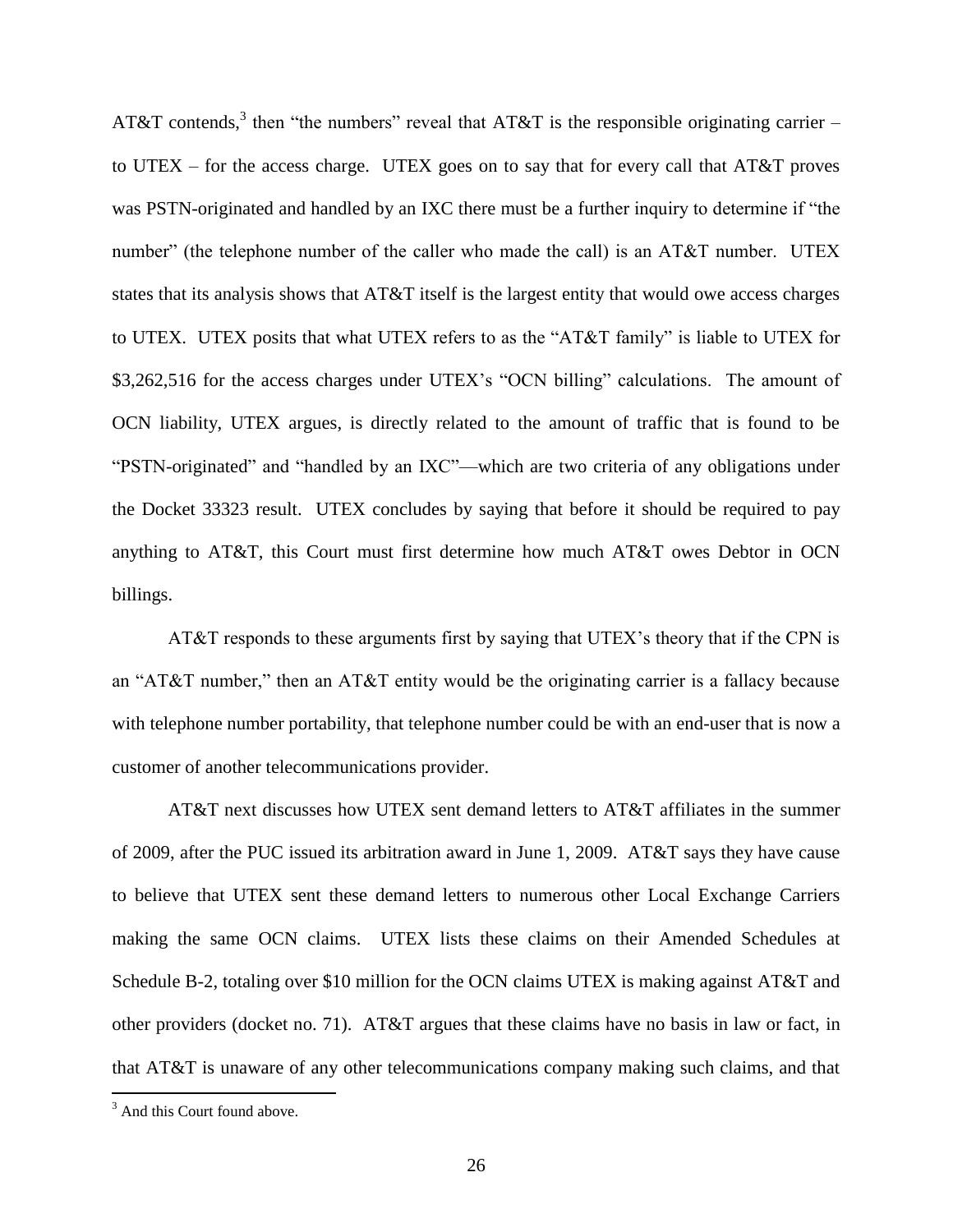not a single Local Exchange Carrier has paid UTEX for these claims. AT&T states that there is no basis for UTEX to go outside Texas for access charges for a call that is handed off to UTEX prior to the date of its OCN billing in 2009.

AT&T's next argument is that a claim objection proceeding is not the proper forum in which to raise a separate alleged counterclaim by UTEX against AT&T or its affiliates. AT&T states that until the claims are finally adjudicated in some forum, the mere allegation of such claims, standing alone, does not invalidate AT&T's pre or post-petition claims against UTEX. AT&T is correct in arguing that UTEX's argument is no reason to hold up payment of an administrative claim. The Fifth Circuit holds that a bankruptcy court need not consider defenses to a creditor's claim, because the issue before a court in determining if a creditor is entitled to an administrative expense is whether the creditor has met its burden of proving that the service benefited the bankruptcy estate. *Toma Steel Supply, Inc. v. TransAmericanNatural Gas Corp. (In re TransAmerican Natural Gas Corp.)*, 978 F.2d 1409, 1419 (5th Cir. 1992). The claims for offset are relevant in making the determination of whether the services provided by the creditor are beneficial to the estate, but a court need not go into a full evidentiary hearing in order to rule solely on the creditor's right to an administrative expense. *Id.*

AT&T next argues that UTEX's claims for offsets based on OCN billing is based on UTEX's shifting arguments. UTEX claims in some arguments that its traffic does not originate on the PSTN, but rather originates on the internet as "ESP" traffic, but in UTEX's offset argument, UTEX argues that the traffic *did* originate on the PSTN with Local Exchange Carriers.<sup>4</sup>

<sup>4</sup> UTEX's response is that they are making this offset argument based on AT&T's interpretation of the Docket 33323 award, and this offset billing is just the natural consequence of AT&T prevailing in its arguments.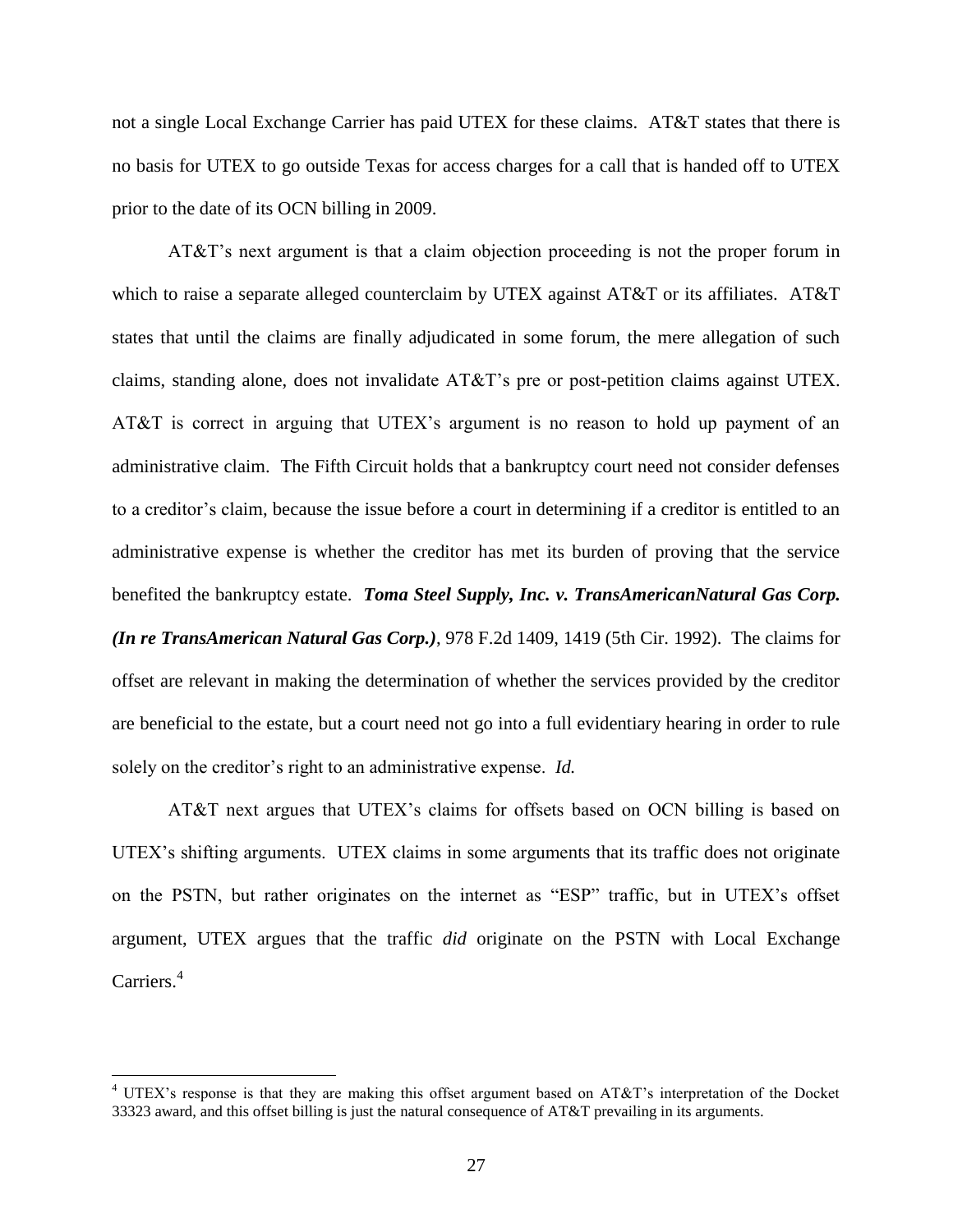AT&T also argues that UTEX has failed to provide any description regarding the "services" that UTEX claims it provided to AT&T or its affiliates. UTEX responds by saying that AT&T is well aware of one offset—the OCN billing discussed above—and there is another offset related to the 26381 Arbitration. UTEX asserts that AT&T has failed to load "500" numbers. UTEX states that under the Docket 33323 Award, UTEX is not allowed to send bills for AT&T breaches, and must establish through alternative means and measures the amounts due from AT&T to UTEX for these breaches. One specific Interconnection duty AT&T has breached pre-petition and continues to breach post-petition is its blocking of routing UTEX ―500‖ numbers. UTEX asserts that it should be entitled to an offset for any Interconnection charges after the Docket 33323 award for the breaches AT&T has committed by not allowing routing of "500" numbers. As discussed above, and argued by  $AT&T$ , as this involves Docket 26381, a non-final arbitration involving a new ICA between the parties, this argument is not relevant to the charges owed by UTEX under the current ICA.

AT&T is correct that this is not the appropriate way to bring a right of setoff. Setoff is treated as a form of counterclaim for procedural purposes. *See Security Pac. Nat'l Bank v. Enstar Petroleum Co. (In re Buttes Res. Co.)*, 89 B.R. 613, 615 (S.D.Tex. 1988). In objecting to a claim by a creditor, a party in interest shall not include a demand for relief of a kind specified in Bankruptcy Rule 7001, but may include the objection in an adversary proceeding. FED. R. BANKR. P. 3007(b). Bankruptcy Rule 7001 states that "a proceeding to recover money or property, other than a proceeding to compel the debtor to deliver property to the trustee, or a proceeding under  $\S 554(b)$  or  $\S 725$  of the Code, Rule 2017, or Rule 6002" constitutes an adversary proceeding. FED. R. BANKR. P. 7001(1). In order to commence an adversary proceeding, a party must file a complaint with the court. FED. R. BANKR. P. 7003. Procedurally,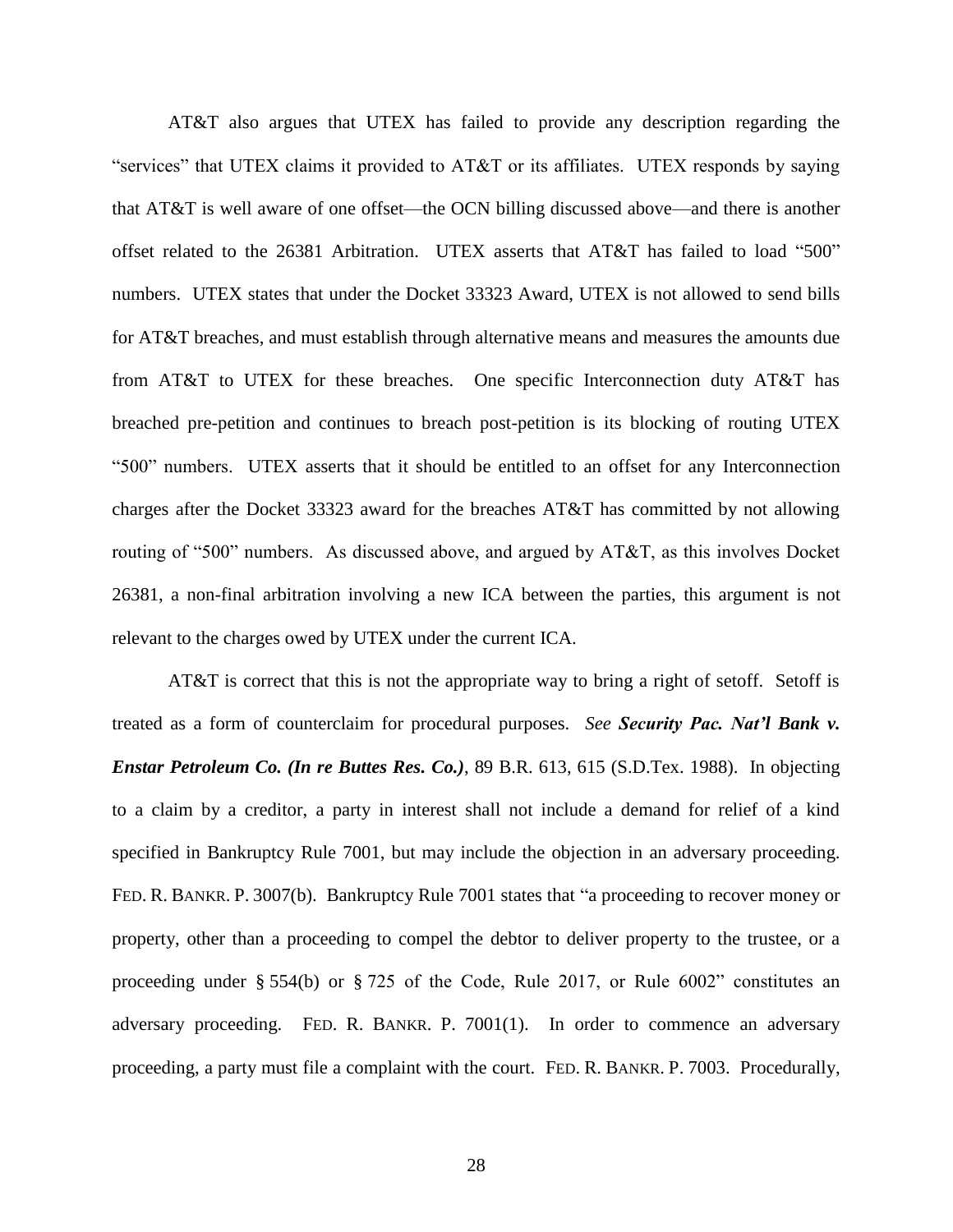AT&T is correct. An objection to claim is the improper outlet for raising a claim of set off. Therefore, the Court finds that UTEX's arguments for a right to setoff, for both pre and postpetition claims by AT&T, are denied as a matter of law.

#### 6. Administrative Claim

UTEX, citing to *In re DVI, Inc.*, 308 B.R. 703, 708 (Bankr. D.Del. 2004), argues that an administrative claim under 11 U.S.C. § 503(b) need not be paid immediately, but can be paid as late as the confirmation date. UTEX asserts that the question of immediate payment of allowed administrative expense is governed by the rule that applies to all administrative expense claims asserted under  $\S$  503(b); that is, that "the time of payment of administrative expenses is within the discretion of the bankruptcy court." *In re Am. Res. Mgmt. Corp.*, 51 B.R. 713, 719 (Bankr. Utah 1985). UTEX cites to Norton to argue bankruptcy courts have discretion in determining if the debtor must pay immediately. 2 NORTON BANKR. L. & PRAC. 2d  $\S$  42:14 ("In most situations the courts prefer to postpone payment of the administrative claim until after confirmation of a plan or the distribution in a liquidation. However, once a claimant has requested payment, the court may exercise its discretion whether circumstances warrant immediate response."). Therefore, argues UTEX, the Court has discretion whether to order immediate payment or not.

Additionally, UTEX argues that  $AT&T$  did not provide a "service" and the "benefit" to the Estate is not equal to AT&T's incorrect billings. UTEX makes it clear it is not arguing that having service is vital to the conduct of its business. UTEX is denying that AT&T has provided any "service" to UTEX; instead,  $AT&T$  is merely fulfilling a statutory duty that was then contractualized through the ICA. This argument by UTEX essentially turns into another variation on their arguments that AT&T has misapplied the Docket 33323 result and the Order on Reconsideration. UTEX states that:

29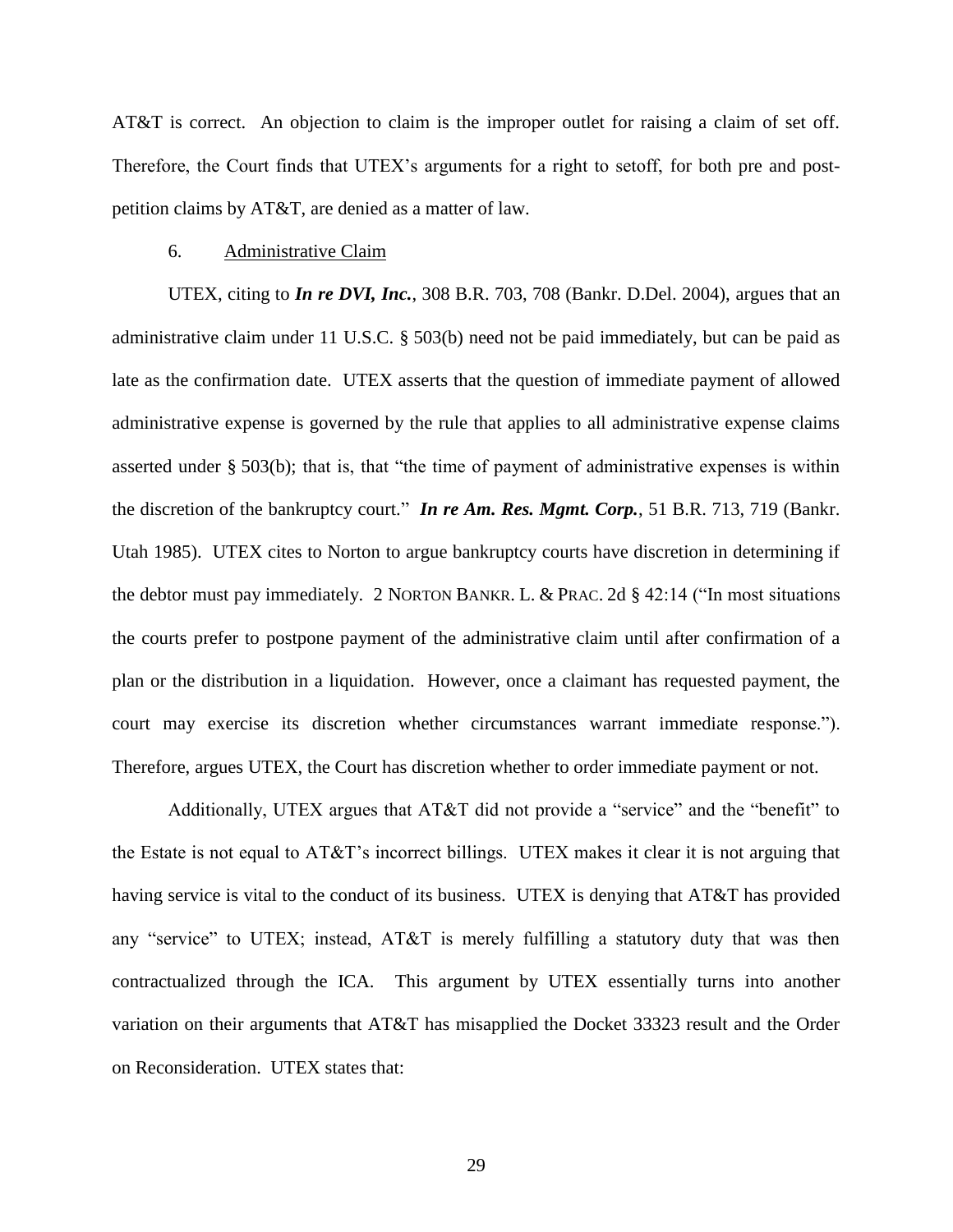The dispute between the parties is, was, and likely will always be how certain traffic is rated under the Communications Act and then the ICA. The argument is the amount of "value" that accrued to the estate, and that value is best measured by what the ICA – as *interpreted by the PUC in Docket 33323* (for now, pending UTEX's "appeal") – says is the applicable and proper price for transport and termination.

Docket no. 199, p. 44-45 (emphasis in original). However, the Court has already ruled on what it finds is the correct interpretation of Docket 33323 and the Order on Reconsideration, and therefore there is no dispute over the appropriate way to rate traffic.

Finally, UTEX argues that the parties disagree over what the contract rate "is" for traffic with CPN that does not originate on the PSTN and UTEX asserts that AT&T is not calculating its bills in the PUC approved method.As the Court has ruled on the issue of the interpretation of Docket 33323 and the Order on Reconsideration, the Court finds that there have been no changes to the Docket 33323 result and that, as the parties say, "the numbers control."

In response, AT&T cites to Section 364(a) of the Bankruptcy Code, which states:

If the trustee is authorized to operate the business of the debtor under section 721, 1108, 1203, 1204, or 1304 of this title, unless the court orders otherwise, the trustee may obtain unsecured credit and incur unsecured debt in the ordinary course of business allowable under section 503(b)(1) of this title as an administrative expense.

AT&T devotes several pages in its Response to Debtor's Motion for Summary Judgment arguing that AT&T is entitled to an administrative expense (see docket no. 197, p. 24-28). AT&T argues that the administrative expense priority granted by section 364(a) is automatic. COLLIER ON BANKRUPTCY 503-37 ¶ 503.06[5][b] (16th ed. rev. 2010). AT&T continues citing Collier to say that ―[a]s long as the obligation was incurred in the ordinary course of the debtor's business and as long as the expense fits generally within the 'actual, necessary' standard applicable to all section  $503(b)(1)$  administrative expense, the debt will be entitled to treatment as an administrative priority." *Id.* AT&T argues that by continuing to pass traffic to AT&T post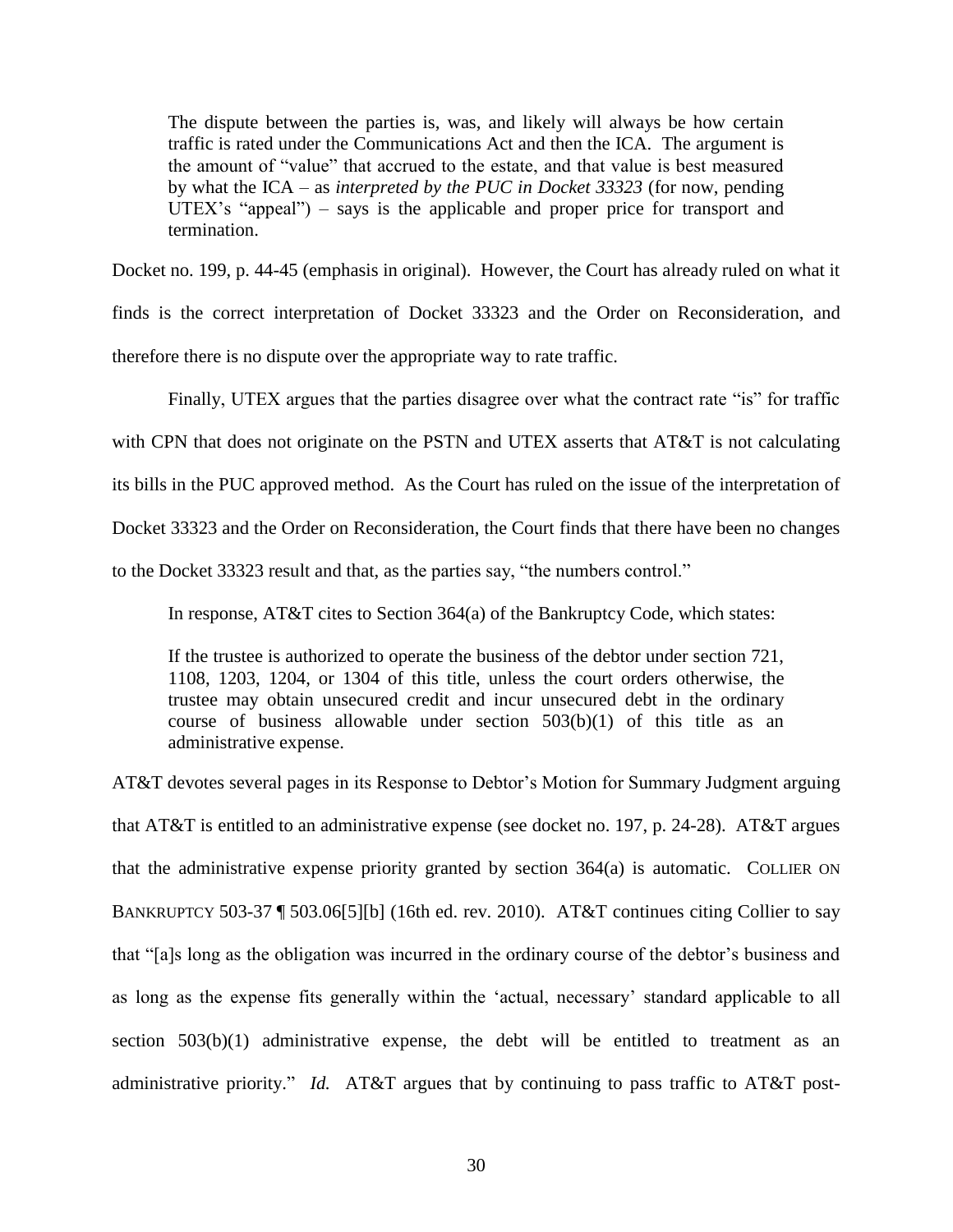petition, UTEX has incurred obligations to AT&T Texas under the ICA. Quoting the Supreme Court:

If the debtor-in-possession elects to continue to receive benefits from the other party to an executory contract pending a decision to reject or assume the contract, the debtor-in-possession is obligated to pay for the reasonable value of those services, which, depending on the circumstances of a particular contract, may be what is specified in the contract.

*N.L.R.B. v. Bildisco & Bildisco*, 465 U.S. 513, 531 (1984) (internal citations omitted). According to the Fifth Circuit, claims qualify as an "actual and necessary cost" under section  $503(b)(1)(A)$ , where a claim arises post-petition and as a result of actions taken by the trustee that benefitted the estate. *Total Minatome Corp. v. Jack/Wade Drilling, Inc. (In re Jack/Wade Drilling, Inc.)*, 258 F.3d 385, 387 (5th Cir. 2001) (citing *In re TransAmerican Natural Gas Corp.*, 978 F.2d at 1417 (finding that a "*prima facie* case under § 503(b)(1) may be established by evidence that (1) the claim arises from a transaction with the debtor-in-possession; and (2) the goods or services supplied enhanced the ability of the debtor-in-possession's business to function.") As for the reasonable value of the services, UTEX is not challenging the contract rate, it is challenging the classification of traffic type, and this Court has already rejected this argument.

Based on the above discussion, the Court finds that AT&T is entitled to an administrative expense for the ongoing use of its services by UTEX. Having found that AT&T's interpretation of Docket 33323 and the Order on Reconsideration to be the correct interpretation, the contract rate at which AT&T has been billing UTEX is correct. As for the timing of the payment, the Court agrees with UTEX that payment need not be immediate, but the Court has discretion on the timing, but the claim must be paid on the effective date of the plan. *See* COLLIER ON BANKRUPTCY 503-13 ¶ 503.03[1][b]. AT&T discusses three factors a court should look at in exercising its discretion over timing: (1) the prejudice to the debtors, (2) the hardship to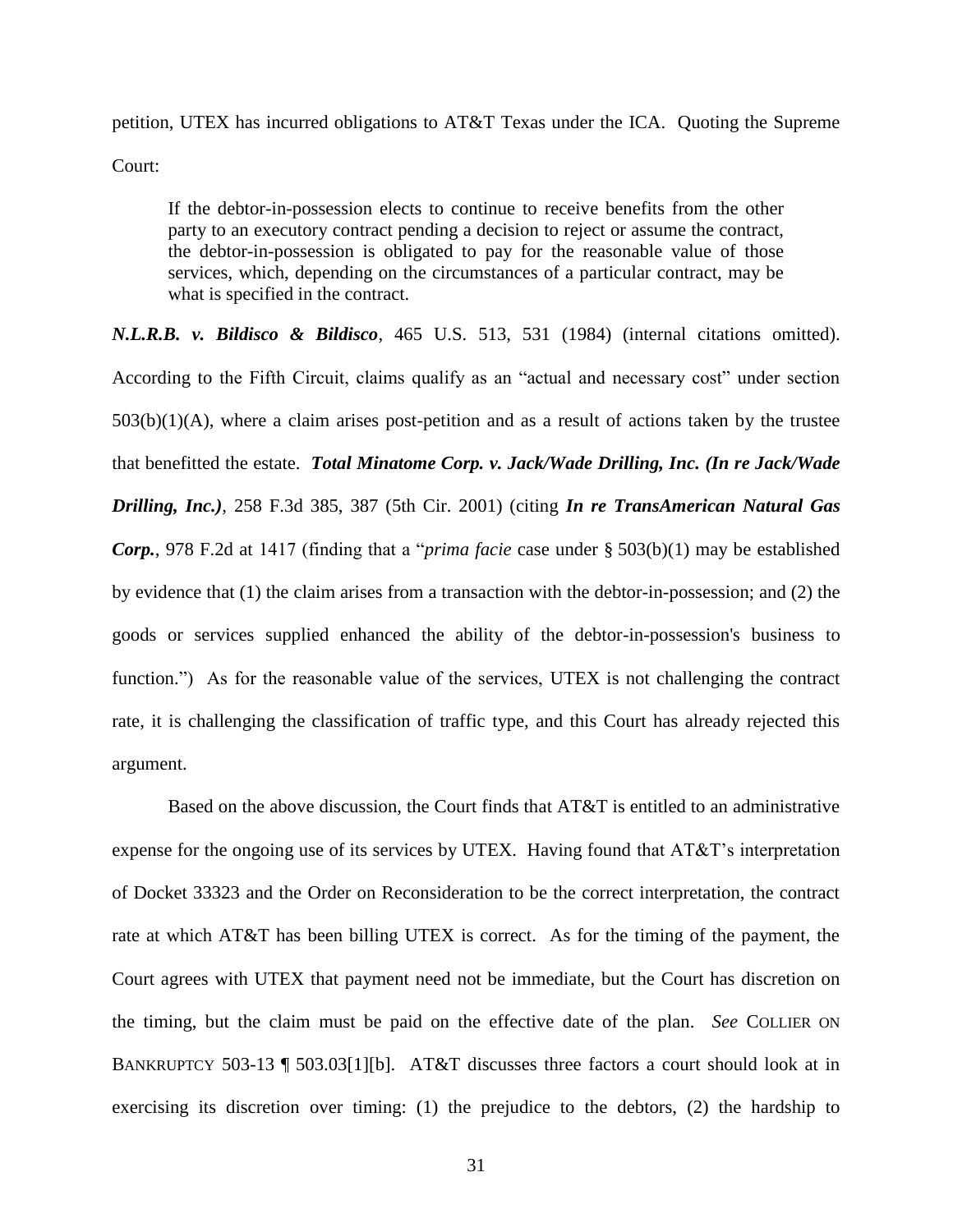claimant, and (3) potential detriment to other creditors. *In re TI Acquisition, LLC*, 410 B.R. 742, 746 (Bankr. N.D.Ga. 2009) (citing *In re Global Home Prods., LLC*, 2006 WL 3791955 (Bankr. D.Del. Dec. 21, 2006)). Based on these factors, the Court finds that the claim need not be paid immediately.

# 7. Requiring UTEX to Immediately Assume or Reject or to Allow AT&T to Terminate the ICA

AT&T argues that the Court should require UTEX to assume immediately or reject the ICA, or, alternatively, grant AT&T relief from the automatic stay in order to suspend and terminate the ICA (see docket no. 148, p. 10-11). AT&T acknowledges that, under Section 365(a) of the Bankruptcy Code, a debtor may assume or reject any executory contract or unexpired lease. AT&T argues that a debtor's ability to assume or reject is not unlimited. Section 365(d)(2) provides that:

In a case under chapter 9, 11, 12, or 13 of this title, the trustee may assume or reject an executory contract or unexpired lease of residential real property or of personal property of the debtor at any time before the confirmation of a plan but the court, on the request of any party to such contract or lease, may order the trustee to determine within a specified period of time whether to assume or reject such contract or lease.

AT&T argues that such relief is necessary so that AT&T does not continue to suffer pecuniary losses as each day passes.

UTEX responds to this argument by stating that AT&T provides no justification for shortening the time period under 365(d)(2). UTEX discusses the progress in Docket 26381 and the work with the PUC in establishing a new ICA between AT&T and UTEX, which is still, to this Court's knowledge, being negotiated. UTEX argues that AT&T has deliberately spent ten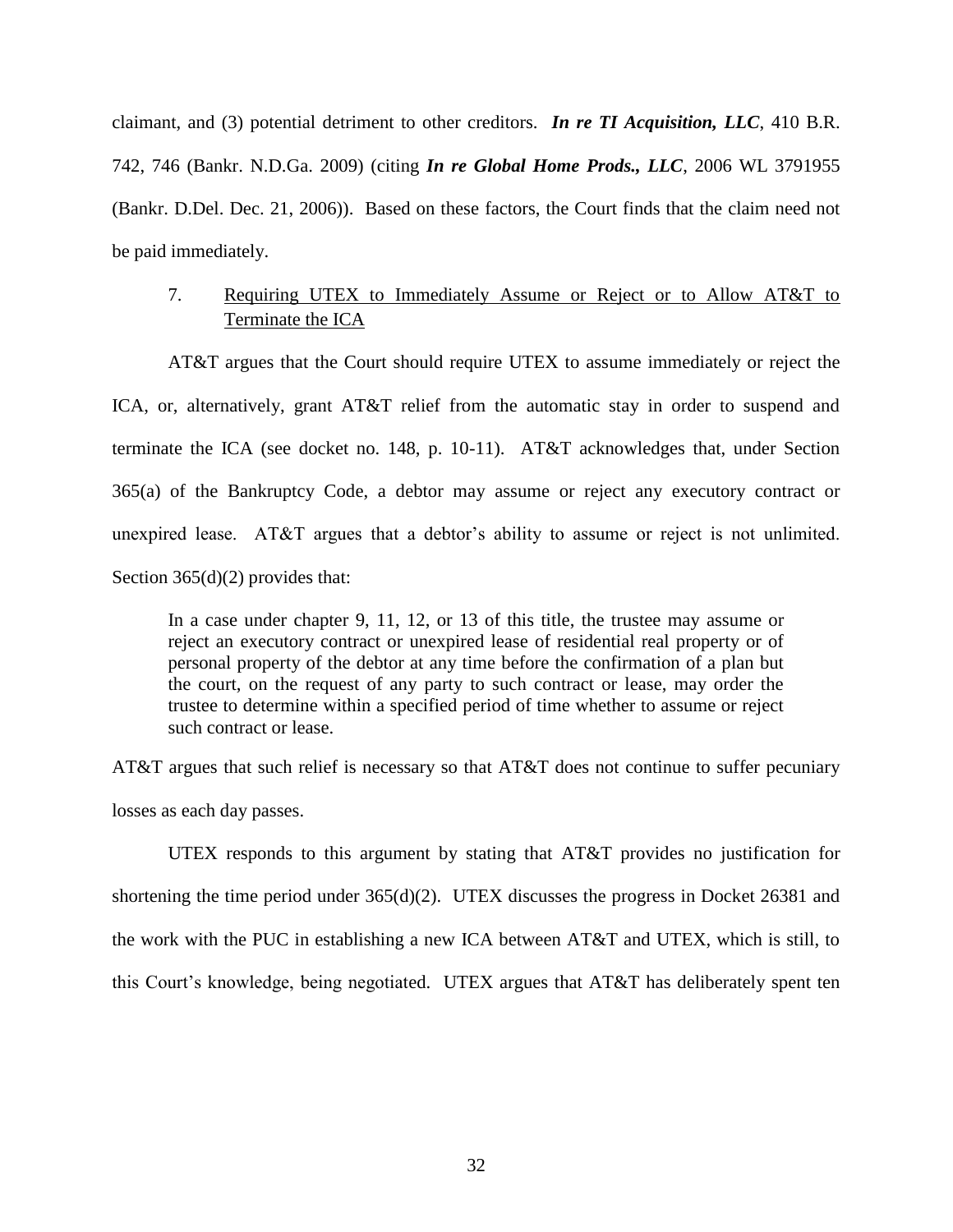years trying to stop UTEX from getting a replacement agreement, and cannot delay the new agreement with one hand, and argue for the rejection of the current ICA with the other.<sup>5</sup>

AT&T argues that the Court should lift the stay and allow AT&T to suspend and terminate the ICA due to the debtor's post-petition breach thereof. AT&T states that courts have held that a debtor's failure to make post-petition payments constitutes "cause" for relief from the stay and have allowed a non-debtor party to terminate contracts where there was no possibility the debtor was able to perform under the ICA (docket no. 148, p. 11 (internal citations omitted)). AT&T discusses a test for showing a *prima facie* case to support the cause for relief from the automatic stay. *See In re Milstein*, 304 B.R. 208, 212 (Bankr. E.D. Pa. 2004) (internal citations omitted). The *prima facie* case, according to the case cited by AT&T, must include "(1) a showing of an obligation owing by the debtor to the creditor; (2) a valid security interest as to which relief from stay is sought, (3) the cause justifying relief from stay, such as the post-petition or post-confirmation default." *Id.* The Bankruptcy Code defines a "security interest" as a "lien created by an agreement." 11 U.S.C. § 101(50). It appears the case cited by AT&T deals with lifting the stay for a secured creditor.<sup>6</sup> AT&T additionally cites to *In re U.S. Brass Corp.*, 173 B.R. 1000 (Bankr. E.D.Tex. 1994). That case held:

Relief from the automatic stay will be granted to an unsecured creditor, such as Shell and Celanese, only when the "balance of hardships" tips in the creditor's favor. When balancing the hardships in lifting the stay, the most important factor is the effect of such litigation on the administration of the estate; even slight interference with the administration may be enough to preclude relief.

 $<sup>5</sup>$  Additionally, UTEX posits that "AT&T and *certain elements at the TPUC* are apparently playing 'keep-away' out</sup> of the hope the clock will run and UTEX will end up with neither the current agreement nor a replacement agreement" (docket no. 187, p. 37 (emphasis added)). Having been referred by the parties countless times to the Order on Reconsideration, the Court has read the PUC's discussion under the heading "Standards of Conduct." See Order on Reconsideration at 6-8.

 $6$  AT&T filed its proof of claim as a secured creditor by virtue of a right of setoff "against any claim brought against AT&T Texas by the Debtor, the debtor-in-possession, any trustee or any estate representative, including, but not limited to any claims for reciprocal compensation, refunds, and billing disputes" (claim no. 15).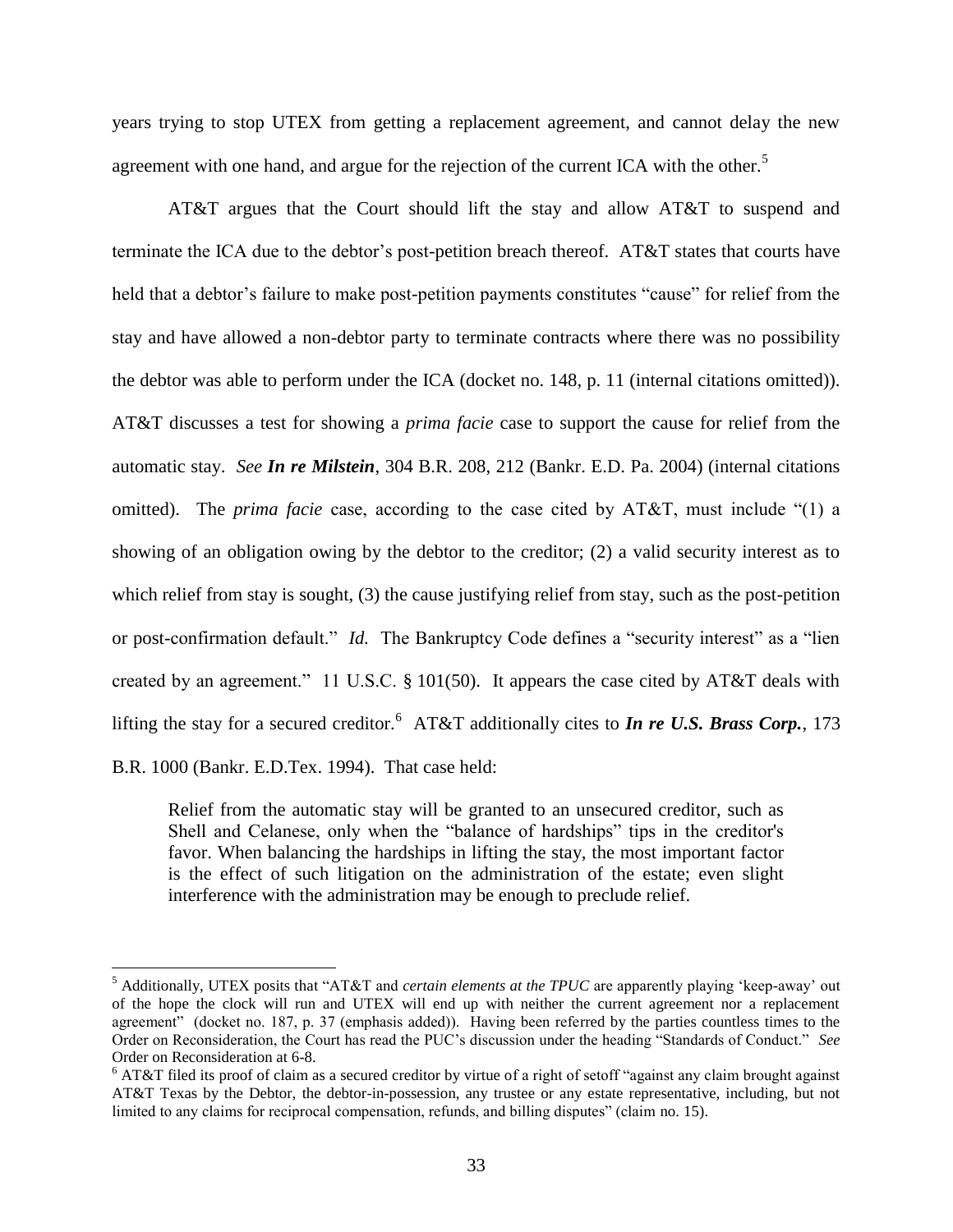*Id.* at 1006 (internal citations omitted). Here, the Court believes that lifting the stay and allowing AT&T to cancel the ICA will be a death sentence to UTEX. While the Court understands AT&T's arguments, the Court finds that, in balancing the hardships, the stay should not be lifted.

Based on the above discussion, the Court finds that AT&T's request to lift the stay should be denied. However, the Court does find cause to compel UTEX to accept or reject the ICA. The Court finds UTEX shall have 21 days from the date a new agreement is reached between AT&T and UTEX, pursuant to Docket 26381, to accept or reject the ICA.

#### 8. The Sufficiency of AT&T's Proof of Claim

 $\overline{a}$ 

UTEX objects to AT&T's pre and post-petition claims on the basis that the claims lack sufficient documentation to meet the evidentiary requirement of Bankruptcy Rule 3001(c), and thus fails to establish the factors required under applicable law for claims based upon a writing. AT&T responds by stating that UTEX has the ICA, the PUC award and subsequent orders, and has all of AT&T's invoices constituting the basis for the claims. While AT&T's Proof of Claim did not contain all of this information, it gave a summary and offered to furnish copies of the agreements, orders, awards and other relevant documents upon request (see Claim 15). The Motion for Payment of Administrative Claim similarly lays out the relevant facts and includes a spreadsheet documenting their invoices (see docket no. 148). Based on the provided information, the Court finds the Proof of Claim sets forth the facts necessary to support the claim, and is therefore *prima facie* valid.<sup>7</sup>

 $\frac{7}{1}$  Collier does discuss the situation where the original proof of claim contains only summary information and lacks the documentation necessary to establish a *prima facie* validity. *See* COLLIER 3001-27 ¶ 3001.09[1]. Under this type of situation "the claimant may have the burden of establishing its claim for the excess amounts...if it is these types of charges which represent the challenged amount." *Id.* at 3001-27-28. While UTEX could argue that AT&T only provided summary information, the "summary information" AT&T provided explains the history and bills sufficiently to establish *prima facie* validity.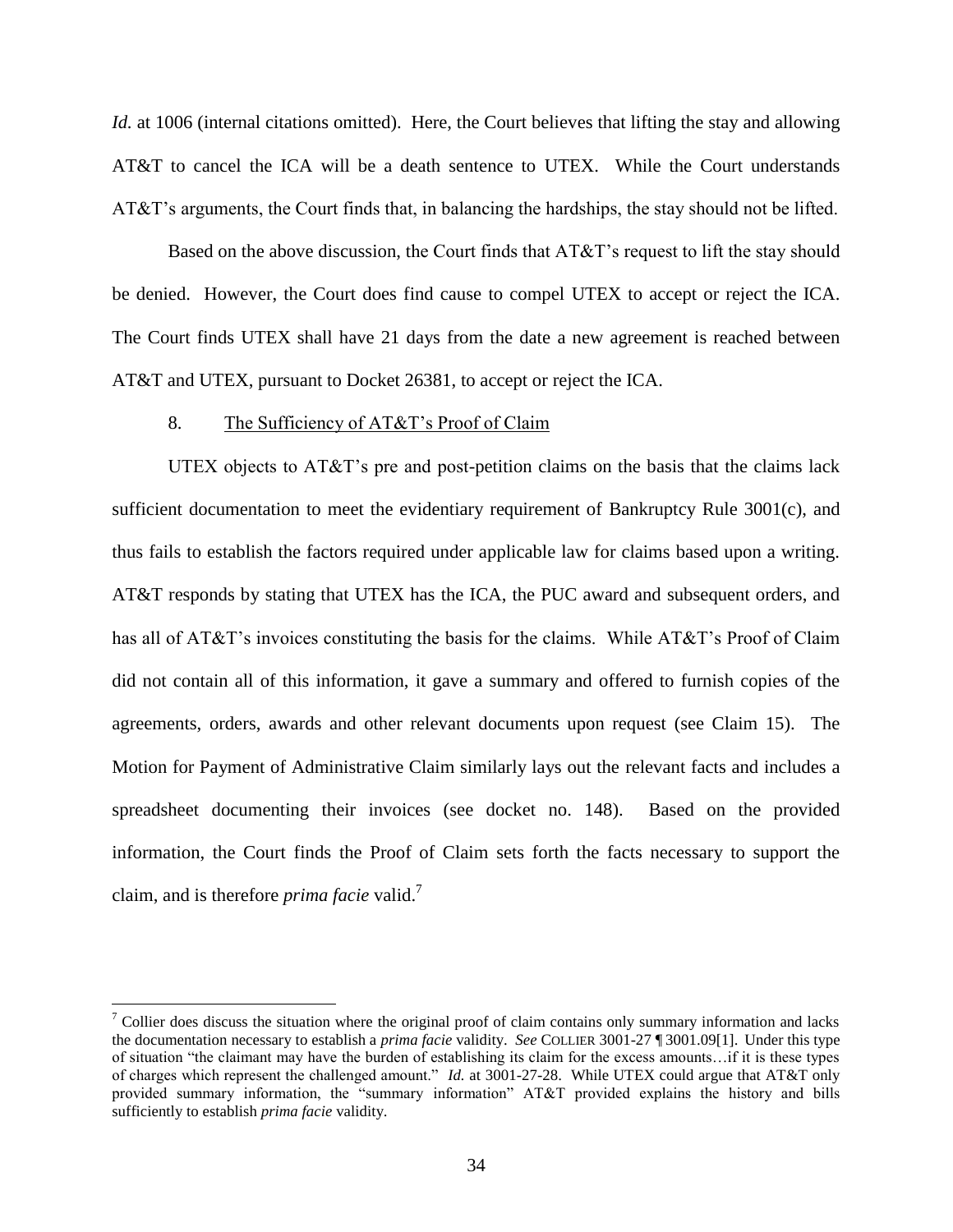# B. Factual Disputes

At the outset, it should be noted that a proof of claim is afforded *prima facie* validity under Bankruptcy Rule 3001(f), and this Court found above that AT&T's Proof of Claim is to be afforded *prima facie* validity.

### 1. AT&T Changing the Method of Calculating No-CPN

The crux of UTEX's argument here is that after UTEX filed its bankruptcy petition, UTEX changed its practices so that it met the 90% threshold as required by the ICA, which means there should have been no charges for no-CPN traffic. UTEX asserts that they met this threshold in March 2010, and communicated this to AT&T. UTEX states that AT&T initially disputed this contention and told UTEX the bills were perfect, but then issued an adjustment purporting to remove invalid CPN charges for June 2010 through September 2010. UTEX argues that their challenge to the bill ultimately resulted in AT&T admitting to billing errors. This, UTEX claims, casts sufficient doubt on AT&T's proof of claim to destroy the *prima facie* validity afforded to proofs of claim under Bankruptcy Rule  $3001(f)$ , for "clearly AT&T's billings after September 2007 are indeed not so perfect after all" (docket no. 187, p. 13). UTEX argues that  $AT&T$  must "start at ground zero and prove up every penny it claims it is entitled to receive." *Id.* 

UTEX next argues that AT&T has changed its billing methods from that approved by the Docket 33323 Arbitrator. UTEX asserts that AT&T admitted to UTEX that AT&T deviated from the method of calculating whether the 10% threshold has been met. AT&T had testified to the PUC that it performed the 90% threshold calculation by hand, with individuals running a query against the interconnection usage, which is calculated monthly from the first of the month to the last day of the month (docket no. 187, p. 15 (quoting docket no. 187, Ex. 6)). UTEX

35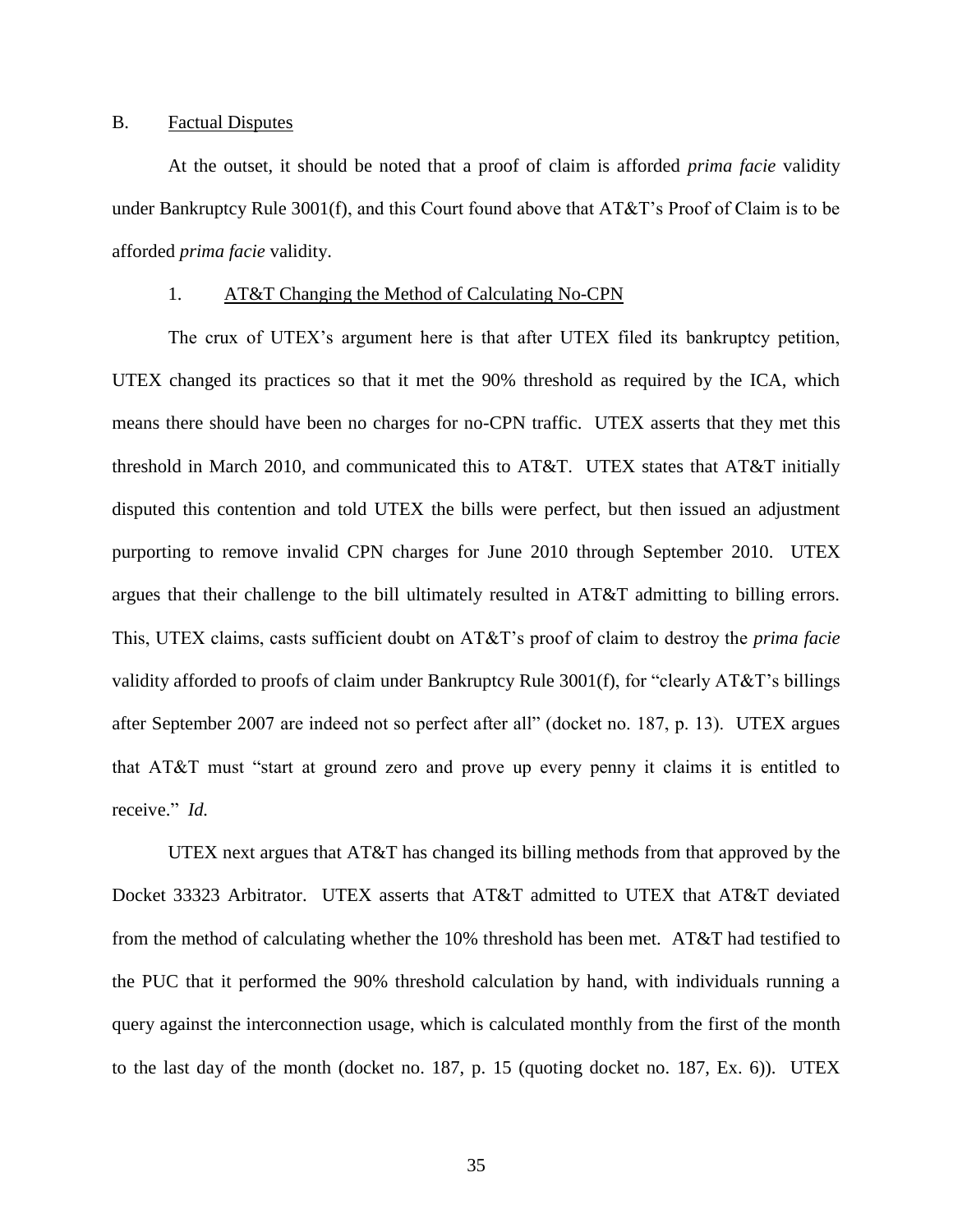asserts that during a meeting between the parties prior to the filing of the Motion for Summary Judgment, AT&T admitted it was performing the threshold calculation on a quarterly basis. UTEX asserts that the overages AT&T corrected for the adjustment were a result of AT&T's change from the prior "every month manual" practices that  $AT&T$  described to the Arbitrator and that she approved in the Award of Docket 33323. Therefore, according to UTEX, there should be discovery and a contested hearing on AT&T's proof of claim.

AT&T responds by arguing that UTEX's assertion that AT&T has changed its methods of calculating no-CPN/invalid-CPN lacks any factual support. AT&T asserts they made no changes to the method of calculating the amounts owed for purposes of the invoices for all usage after September 2007.

UTEX responded to AT&T's Response to UTEX's Motion for Summary Judgment by stating that AT&T misrepresents UTEX's arguments. UTEX asserts they are merely requesting that AT&T provide enough information for it to validate AT&T's calculations. UTEX argues that AT&T will not "break out" how much of its billing for post-September 2007 relate to "invalid CPN" billings. UTEX additionally argues that AT&T is no longer monitoring CPN delivery on a monthly basis. UTEX presents the testimony of an AT&T witness stating that "AT&T Texas reviews this [CPN delivery] data monthly to determine if UTEX is passing CPN as required. AT&T Texas determines the total number of messages a CLEC routed to the AT&T Texas local interconnection network over a calendar month" (docket no. 201, p. 14 (quoting testimony given by Mr. Cole to the PUC)). UTEX additionally presents testimony by its other representatives, including Mr. Dignan, where AT&T representatives purportedly told the PUC that it does the threshold check every month. UTEX asserts that the new invoices are not for traffic during a "calendar month." They assert that UTEX's invoices include traffic beginning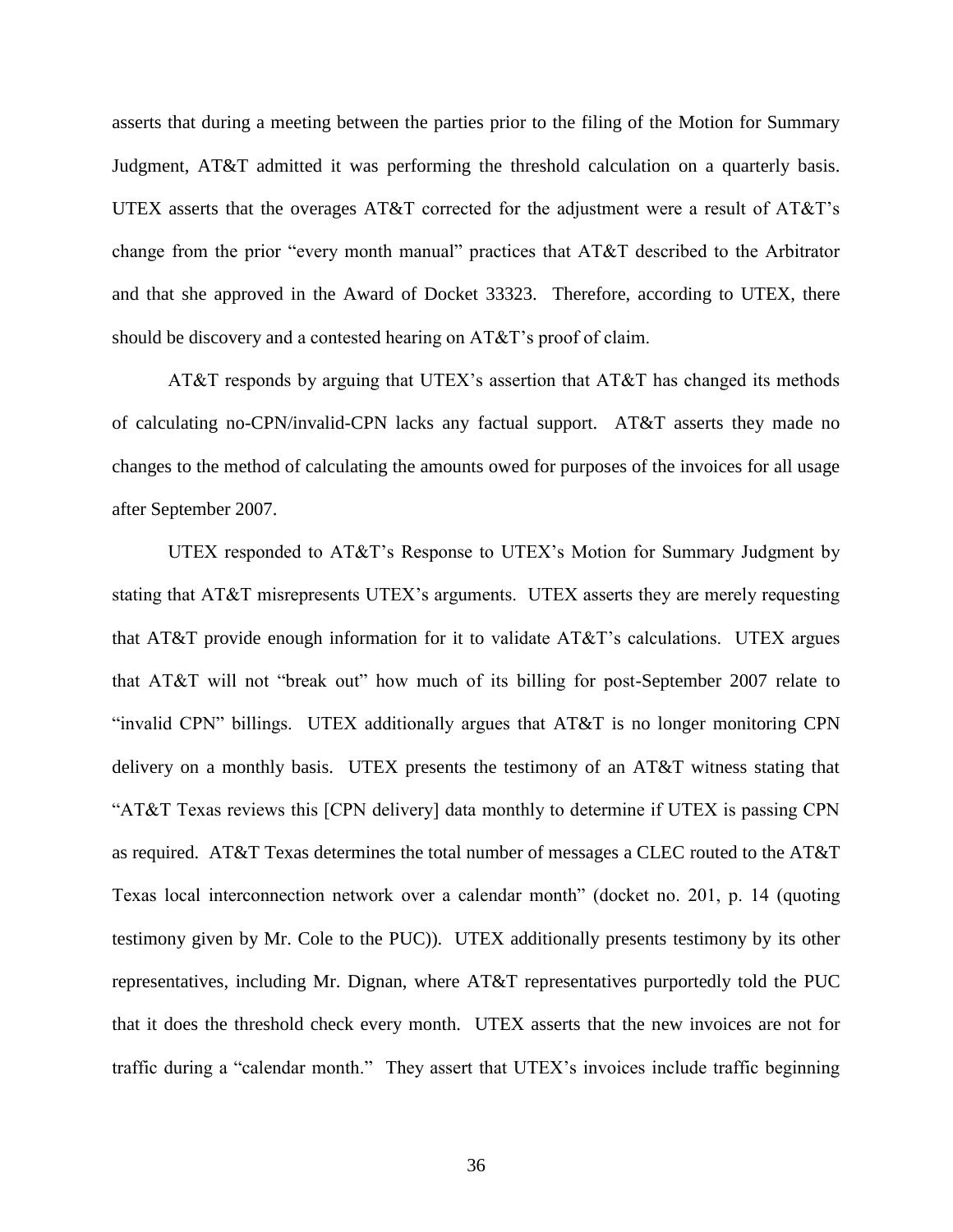on the 5th of each month through the 4th of the next. Because AT&T is not following the calendar month, according to UTEX, AT&T's invoices are wholly inconsistent with the ICA requirement as interpreted by the PUC in Docket 33323. They are not in accord with the ICA or Docket 33323 and cannot be accepted as valid for any purpose.

AT&T argues that their bills are in the industry standard format that was approved and validated by the PUC. AT&T asserts that nothing has changed since the Docket 33323 Award. AT&T argues that UTEX's argument about it changing the method with respect to the determination of whether the monthly 90% CPN threshold is met is a misrepresentation of the record and the arbitration award. AT&T argues that UTEX is confusing two issues  $- (1)$  the relevant monthly measurement period for determining the percentage of no-CPN calls and (2) the frequency with which AT&T reviews the data to determine whether UTEX or other CLECs are meeting the 90% threshold. What the Arbitrator found was "that a calendar month should be the measurement period to determine whether the percentage of calls passed with CPN is less than 90%." Docket 33323 at 125. The question the Arbitrator was answering was "[w]hat is the measurement period to determine whether the 'percentage of calls passed with CPN['] is less than 90%?‖ *Id.* at 124. The Court interprets this language to require AT&T to look at the calls passed during a calendar month as the relevant period in assessing if UTEX met the 90% threshold. The Award says nothing about how often AT&T must review that data to determine whether UTEX met the threshold. AT&T asserts that it performs a manual review of the monthly period on a quarterly basis. The Court therefore agrees with AT&T's argument that UTEX is confusing two separate issues.

This interpretation also resolves the issue over the credit UTEX received. AT&T asserts that they were reviewing the CPN data on a quarterly basis. Upon their quarterly review, they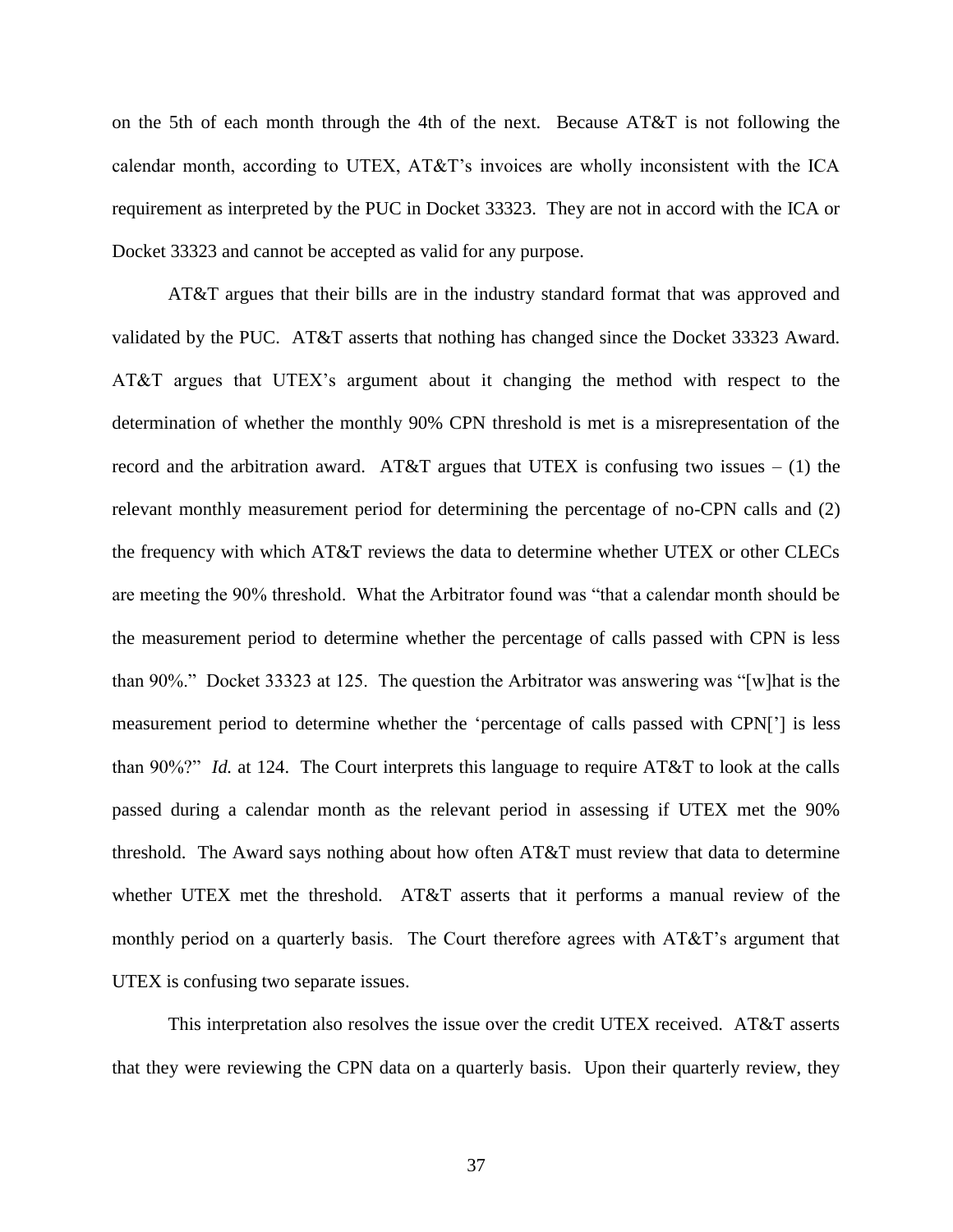noticed that for the calendar month of June 2010, UTEX met the monthly 90% threshold. By meeting this threshold, non-CPN calls passed by UTEX would automatically be deemed local, and free of access charges going forward. Because AT&T had charged UTEX for the non-CPN calls passed by UTEX for the quarter, AT&T issued a credit to UTEX.

AT&T additionally points out that UTEX submitted no evidence that there is anything incorrect about AT&T Texas' pre and post-petition invoices. UTEX has responded by stating that they need more information to reconcile AT&T's invoices with UTEX's records. According to AT&T, their bills have not changed since the Docket 33323 Award. AT&T asserts the bills are in the industry standard format that was approved and validated by the PUC. Assuming this is correct, it is worth reviewing the Arbitrator's decision in respect to the issue of whether AT&T provided sufficient call detail to quantify any amounts that may be owed. *See* Docket 33323 at 125-127. AT&T stated that in response to UTEX's requests at the time of the Arbitration Award, AT&T had provided various information to UTEX. *Id.* at 126-27. AT&T additionally claimed that even if AT&T had not provided UTEX with the information, UTEX had its own Call Detail Records ("CDRs") that it could use to reconcile the invoice or to show that the invoices are consistent with the UTEX CDR. *Id.* at 127. In coming to its decision, the Arbitrator found that AT&T provided sufficient call detail to UTEX, but additionally noted "that UTEX can use its own CDRs to reconcile the AT&T Texas bills." *Id.* UTEX responded by saying that it has reviewed its own CDRs and that review revealed "significant discrepancies between [UTEX's] CDRs and AT&T's invoices" (docket no. 199, p. 39). UTEX asserts they observed "significant discrepancies" with regard to both "invalid CPN" charges and for traffic they assert is "ESP" traffic that should not incur an access charge.<sup>8</sup> UTEX states that it was a review of their CDRs that allowed UTEX to determine that AT&T was imposing invalid CPN charges for

<sup>&</sup>lt;sup>8</sup> The Court, however, has ruled that UTEX's arguments regarding ESP are incorrect.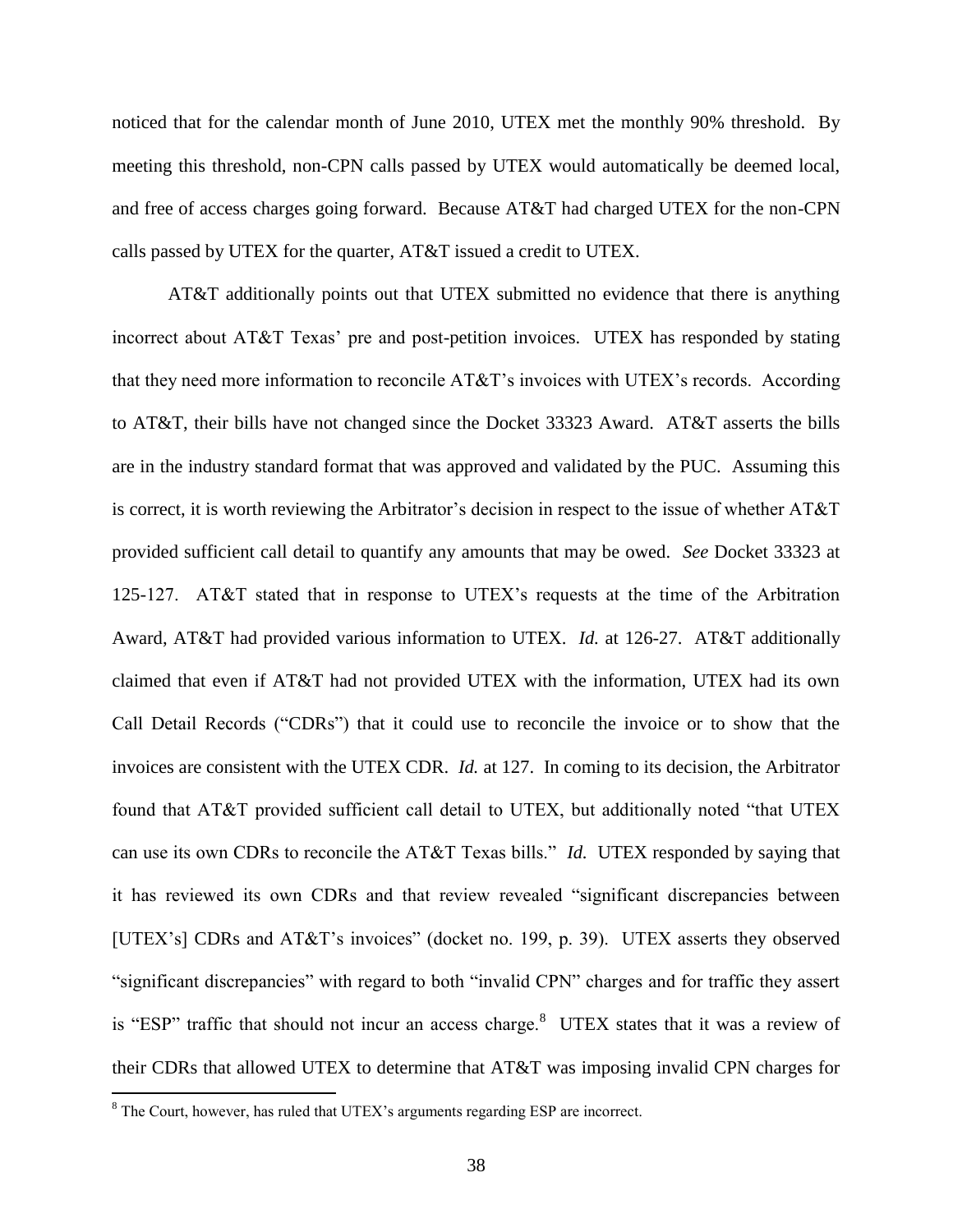months when UTEX met the 90% threshold. UTEX asserts that the parties still disagree over the quantification of AT&T's credit for the months where AT&T issued a credit. However, UTEX submits no evidence for how or why they dispute the credit.

UTEX makes the argument that  $AT&T$ 's bills have undergone changes in procedure, which in turn has resulted in erroneous billing, which in turn destroys any credibility of AT&T's invoices and are therefore not sufficient to meet the requirements of Bankruptcy Rule 3001(c) and (f). Having found that AT&T's bills are sufficient to be given *prima facie* validity, the Court finds that UTEX presents no evidence sufficient to show that AT&T has changed its bills in order to cast doubt on the bills, requiring the burden to be shifted to AT&T to prove up their bills. The Court therefore finds AT&T's proof of claim survives the attack on its validity based on UTEX's assertion that the billing methods have changed and there is therefore no need for discovery or a trial.

# 2. The Date UTEX Began Meeting the Required Percentage of CPN

UTEX asserts that "the parties dispute when UTEX crossed that line" (docket no. 199, p. 14). However, UTEX provides no evidence that they began meeting the required threshold at a different date. UTEX asserts they have a reasonable basis to dispute this claim, based on their other arguments for AT&T's bills being invalid, which the Court has already dismissed. Having already held that UTEX's CDRs had given them sufficient information to refute AT&T's assertions, the Court, in the absence of any evidence to the contrary, finds that AT&T's proof of claim survives this attack on their validity as well.

### 3. The Necessity of a Factual Hearing

At the conclusion of its Motion for Summary Judgment, UTEX pleads for either a denial of AT&T's Proof of Claim or for a factual hearing to determine the appropriate amount. In this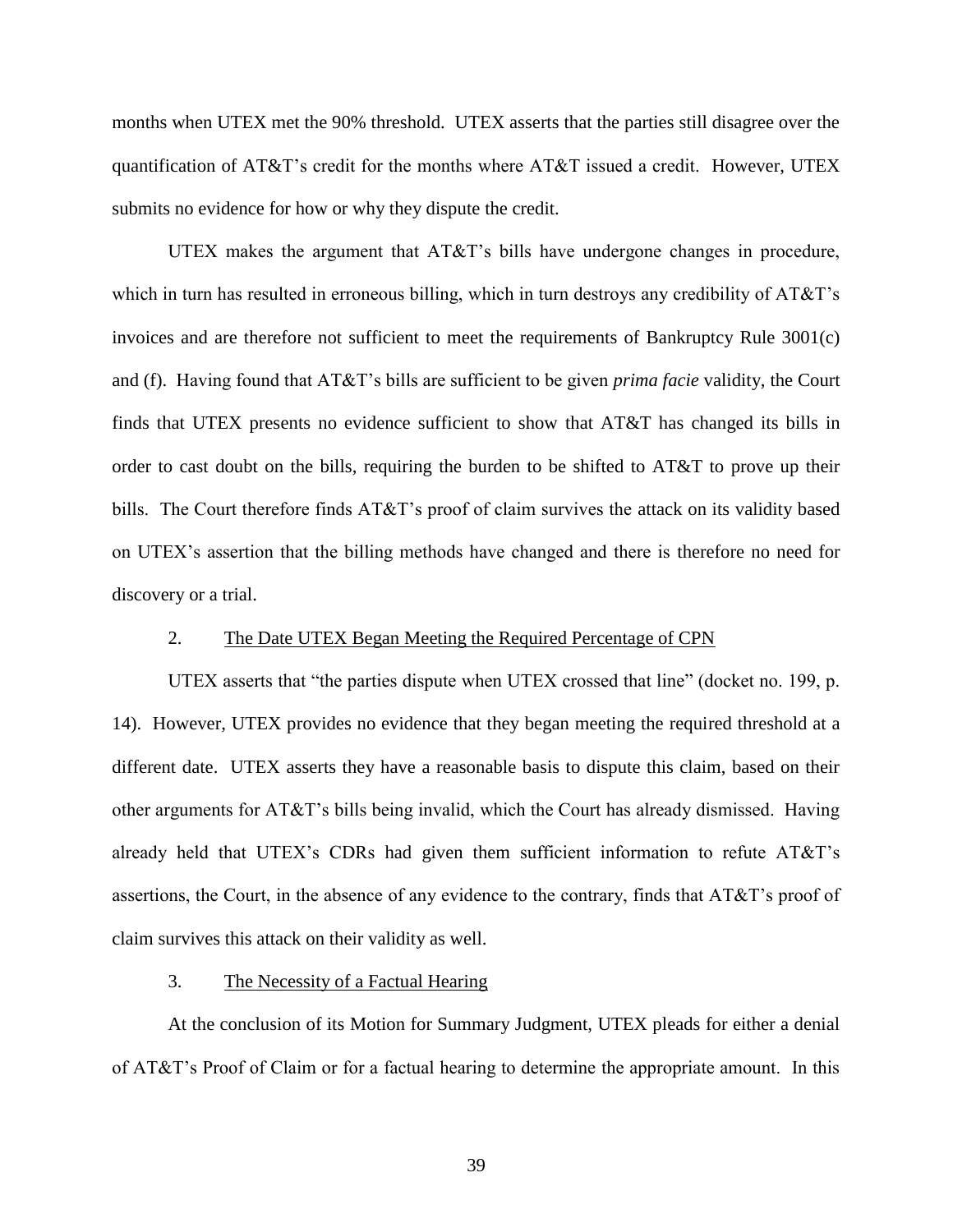portion of their Motion for Summary Judgment, UTEX asserts the same arguments discussed above to account for a dispute over all "access usage" after November 2007. UTEX argues that AT&T has the burden of proving how much the Proof of Claim is related to "invalid CPN" charges that AT&T calculated in the same manner as was approved by the Award and confirmed by the Commission. Before any amounts can be approved, UTEX argues there "must be discovery and a hearing, and AT&T must present a witness and proper exhibits and be subject to cross-examination and through this process prove up its claims" (docket no. 187, p. 39). As discussed, UTEX has not presented sufficient evidence to overcome the *prima facie* validity afforded AT&T's proof of claim. The PUC found that AT&T's bills were in industry-standard format and that UTEX has sufficient information in its CDRs to compare to AT&T's bills to dispute those bills. UTEX has not done this and has therefore not overcome the *prima facie* validity afforded AT&T's claim, and therefore the Court finds no need for a factual hearing

### **CONCLUSION**

Having gone through the facts of the case and considered the evidence and briefing submitted by the parties, this Court finds that the Court can rule on the parties' competing motions for summary judgment.

IT IS THEREFORE ORDERED that for the arguments that any administrative claim held by AT&T is not immediately payable, that UTEX should not be compelled to immediately assume or reject the ICA, and that the automatic stay should not be lifted to allow AT&T to suspend or terminate the ICA, Debtor's Motion for Summary Judgment (docket no. 187) is GRANTED;

IT IS FURTHER ORDERED that for all other requested relief, Debtor's Motion for Summary Judgment (docket no. 187) is DENIED;

40